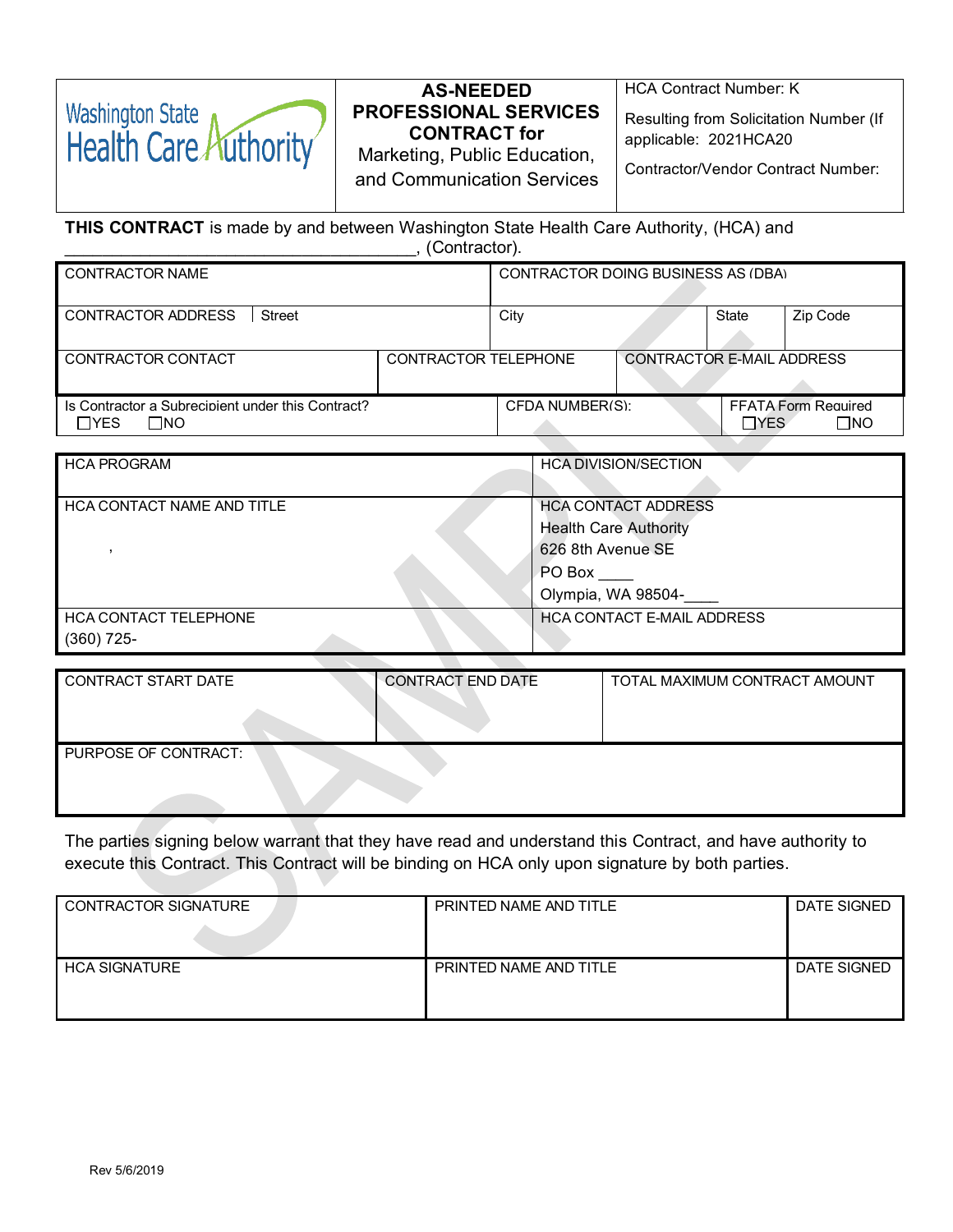# **TABLE OF CONTENTS**

| 3.1 |                                                                |  |
|-----|----------------------------------------------------------------|--|
| 3.2 |                                                                |  |
| 3.3 |                                                                |  |
| 3.4 |                                                                |  |
| 3.5 |                                                                |  |
| 3.6 |                                                                |  |
| 3.7 |                                                                |  |
| 3.8 | INCORPORATION OF DOCUMENTS AND ORDER OF PRECEDENCE 12          |  |
| 3.9 |                                                                |  |
|     |                                                                |  |
| 4.1 |                                                                |  |
| 4.2 |                                                                |  |
| 4.3 |                                                                |  |
| 4.4 |                                                                |  |
| 4.5 |                                                                |  |
| 4.6 |                                                                |  |
| 4.7 |                                                                |  |
| 4.8 | CONFIDENTIAL INFORMATION SECURITY Error! Bookmark not defined. |  |
| 49  | CONFIDENTIAL INFORMATION BREACH - REQUIRED NOTIFICATION  16    |  |
|     |                                                                |  |
|     |                                                                |  |
|     |                                                                |  |
|     |                                                                |  |
|     |                                                                |  |
|     |                                                                |  |
|     |                                                                |  |
|     |                                                                |  |
|     |                                                                |  |
|     |                                                                |  |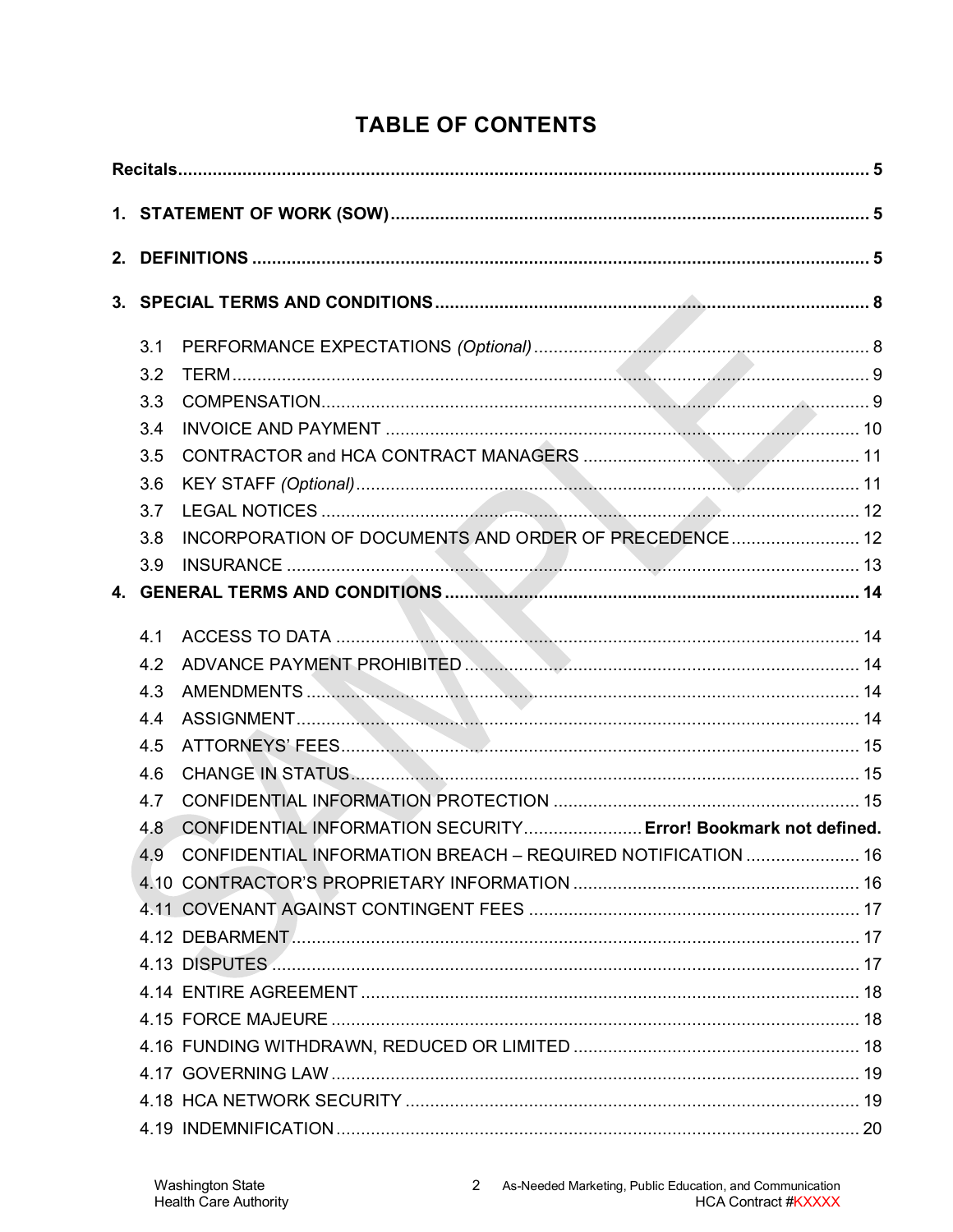## **Attachments**

Attachment 1: Confidential Information Security Requirements

Attachment 2: Sample Work Order Template

## **Schedules**

Schedule A: Statement of Work (SOW) Services

## **Exhibits**

Exhibit A: HCA RFP 2021HCA20 for As-Needed Marketing, Public Education, and Communication Services

Exhibit B: [Bidder Name] Response to HCA RFP 2021HCA20

*Note: Exhibits A and B are not attached but are available upon request from the HCA Contracts Administrator.*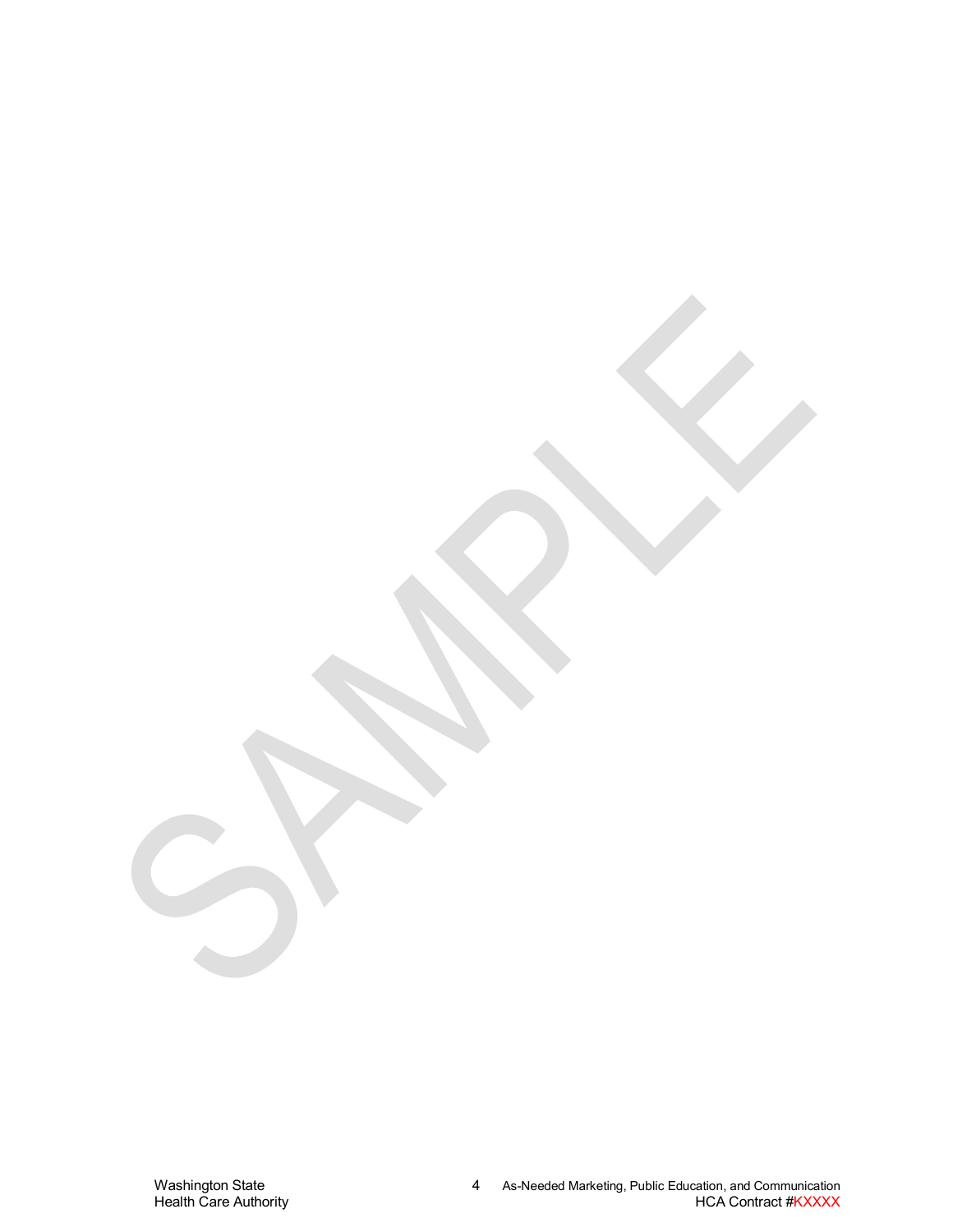# **Contract #K for As-Needed Marketing, Public Education, and Communication Services**

## <span id="page-4-0"></span>**Recitals**

The state of Washington, acting by and through the Health Care Authority (HCA), issued a Request for Proposals (RFP) dated [date], (Exhibit A) for the purpose of purchasing As-Needed Marketing, Public Education, and Communication Services in accordance with its authority under chapters 39.26 and 41.05 RCW.

[Contractor Name] submitted a timely Response to HCA's RFP #2021HCA20 (Exhibit B).

HCA evaluated all properly submitted Responses to the above-referenced RFx and has identified [Contractor Name] as the Apparent Successful Bidder.

HCA has determined that entering into a Contract with [Contractor Name] will meet HCA's needs and will be in the State's best interest.

NOW THEREFORE, HCA awards to [Contractor Name] this Contract, the terms and conditions of which will govern Contractor's providing to HCA the As-Needed Marketing, Public Education, and Communciation Services.

IN CONSIDERATION of the mutual promises as set forth in this Contract, the parties agree as follows:

## <span id="page-4-1"></span>1. **STATEMENT OF WORK (SOW)**

The Contractor will provide the services and staff as described in Schedule A: *Statement of Work*.

## <span id="page-4-2"></span>2. **WORK ORDER (WO)**

HCA will develop and issue a Work Order (WO) detailing the deliverables, tasks, and budget as needed for the As-Needed Marketing, Public Education, and Communication Services as outlined in this Contract. The WO must be signed by an authorized representative of each party prior to work commencing.

A sample Work Order is attached as Attachment 2 and incorporated herein.

#### 3. **DEFINITIONS**

*(Definitions should always be checked after the rest of the Contract is drafted to ensure that pertinent terms are included and to delete the terms below that are not used in the final Contract.)*

**"Authorized Representative"** means a person to whom signature authority has been delegated in writing acting within the limits of his/her authority.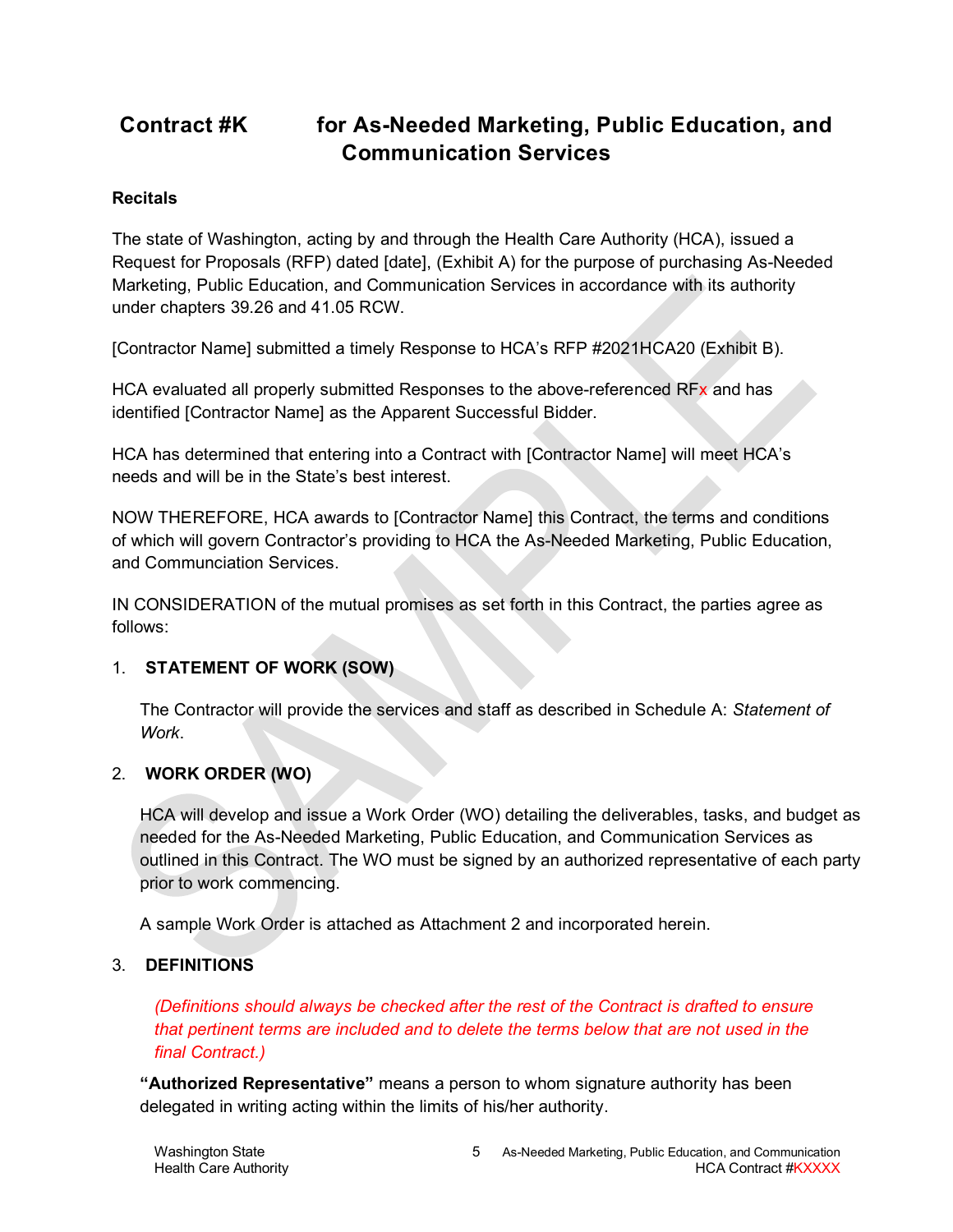**"Breach"** means the unauthorized acquisition, access, use, or disclosure of Confidential Information that compromises the security, confidentiality, or integrity of the Confidential Information.

**"Business Associate"** means a Business Associate as defined in 45 CFR 160.103, who performs or assists in the performance of an activity for or on behalf of HCA, a Covered Entity, that involves the use or disclosure of protected health information (PHI). Any reference to Business Associate in this DSA includes Business Associate's employees, agents, officers, Subcontractors, third party contractors, volunteers, or directors.

**"Business Days and Hours"** means Monday through Friday, 8:00 a.m. to 5:00 p.m., Pacific Time, except for holidays observed by the state of Washington.

**"Centers for Medicare and Medicaid Services"** or **"CMS"** means the federal office under the Secretary of the United States Department of Health and Human Services, responsible for the Medicare and Medicaid programs.

**"CFR"** means the Code of Federal Regulations. All references in this Contract to CFR chapters or sections include any successor, amended, or replacement regulation. The CFR may be accessed at [http://www.ecfr.gov/cgi-bin/ECFR?page=browse.](http://www.ecfr.gov/cgi-bin/ECFR?page=browse)

**"Confidential Information"** means information that may be exempt from disclosure to the public or other unauthorized persons under chapter 42.56 RCW or chapter 70.02 RCW or other state or federal statutes or regulations. Confidential Information includes, but is not limited to, any information identifiable to an individual that relates to a natural person's health, (see also Protected Health Information); finances, education, business, use or receipt of governmental services, names, addresses, telephone numbers, social security numbers, driver license numbers, financial profiles, credit card numbers, financial identifiers and any other identifying numbers, law enforcement records, HCA source code or object code, or HCA or State security information.

**"Contract"** means this Contract document and all schedules, exhibits, attachments, incorporated documents and amendments.

"**Contractor"** means [Contractor Name], its employees and agents. Contractor includes any firm, provider, organization, individual or other entity performing services under this Contract. It also includes any Subcontractor retained by Contractor as permitted under the terms of this Contract.

**"Covered entity"** means a health plan, a health care clearinghouse or a health care provider who transmits any health information in electronic form to carry out financial or administrative activities related to health care, as defined in 45 CFR 160.103.

**"Data"** means information produced, furnished, acquired, or used by Contractor in meeting requirements under this Contract.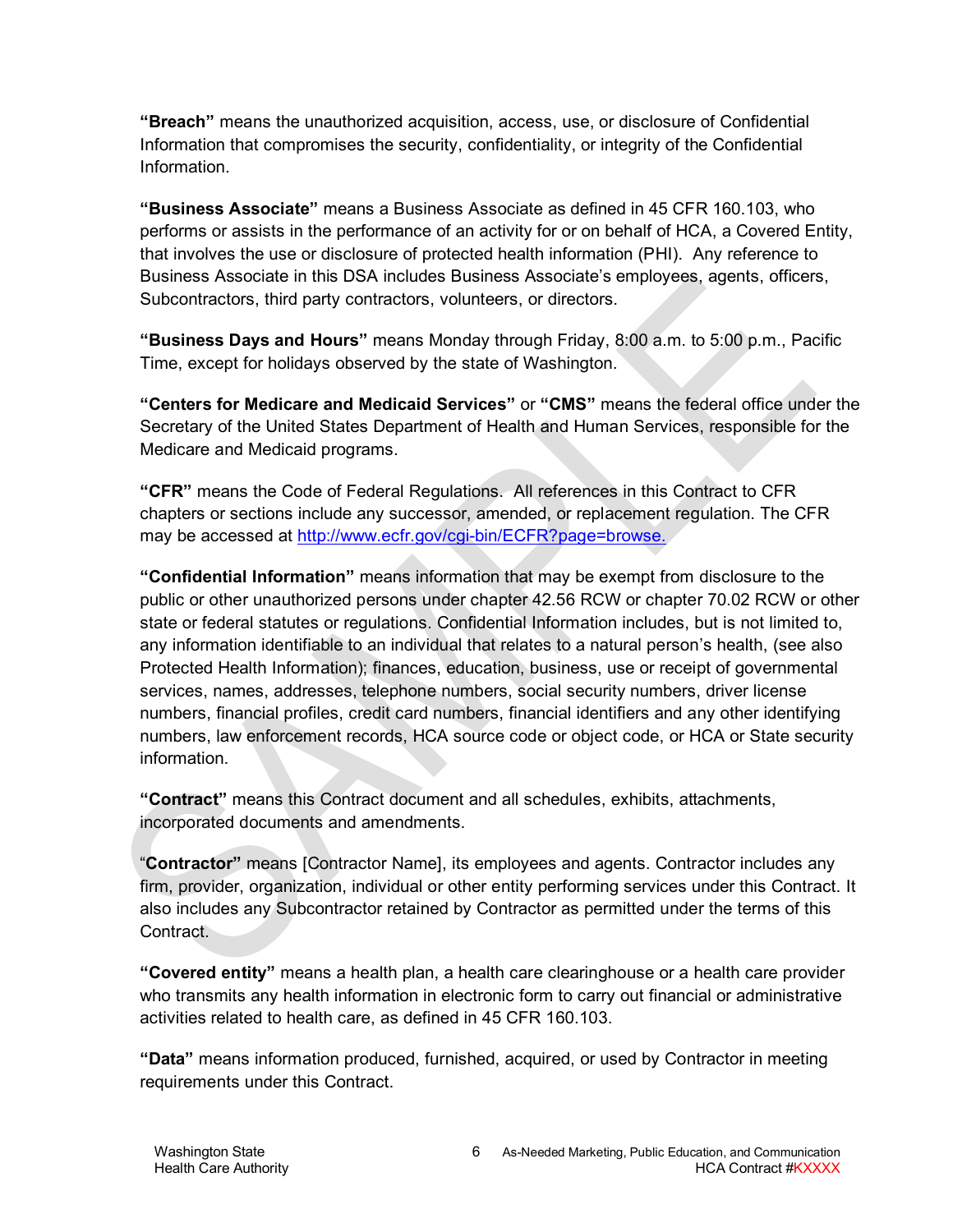**"Effective Date"** means the first date this Contract is in full force and effect. It may be a specific date agreed to by the parties; or, if not so specified, the date of the last signature of a party to this Contract.

**"HCA Contract Manager"** means the individual identified on the cover page of this Contract who will provide oversight of the Contractor's activities conducted under this Contract.

**"Health Care Authority"** or **"HCA"** means the Washington State Health Care Authority, any division, section, office, unit or other entity of HCA, or any of the officers or other officials lawfully representing HCA.

**"Overpayment"** means any payment or benefit to the Contractor in excess of that to which the Contractor is entitled by law, rule, or this Contract, including amounts in dispute.

**"Proprietary Information"** means information owned by Contractor to which Contractor claims a protectable interest under law. Proprietary Information includes, but is not limited to, information protected by copyright, patent, trademark, or trade secret laws.

"**Protected Health Information**" or **"PHI"** means individually identifiable information that relates to the provision of health care to an individual; the past, present, or future physical or mental health or condition of an individual; or past, present, or future payment for provision of health care to an individual, as defined in 45 CFR 160.103. Individually identifiable information is information that identifies the individual or about which there is a reasonable basis to believe it can be used to identify the individual, and includes demographic information. PHI is information transmitted, maintained, or stored in any form or medium. 45 CFR 164.501. PHI does not include education records covered by the Family Educational Rights and Privacy Act, as amended, 20 USC 1232g(a)(4)(b)(iv).

**"Response"** means Contractor's Response to HCA's RFP #2021HCA20 for As-Needed Marketing, Public Education, and Communication Services and is Exhibit B hereto.

**"RCW"** means the Revised Code of Washington. All references in this Contract to RCW chapters or sections include any successor, amended, or replacement statute. Pertinent RCW chapters can be accessed at: [http://apps.leg.wa.gov/rcw/.](http://apps.leg.wa.gov/rcw/)

**"RFP"** means the Request for Proposals used as the solicitation document to establish this Contract, including all its amendments and modifications and is Exhibit A hereto.

**"Statement of Work"** or **"SOW"** means a detailed description of the work activities the Contractor is required to perform under the terms and conditions of this Contract, including the deliverables and timeline, and is Schedule A hereto.

**"Subcontractor"** means a person or entity that is not in the employment of the Contractor, who is performing all or part of the business activities under this Contract under a separate contract with Contractor. The term "Subcontractor" means subcontractor(s) of any tier.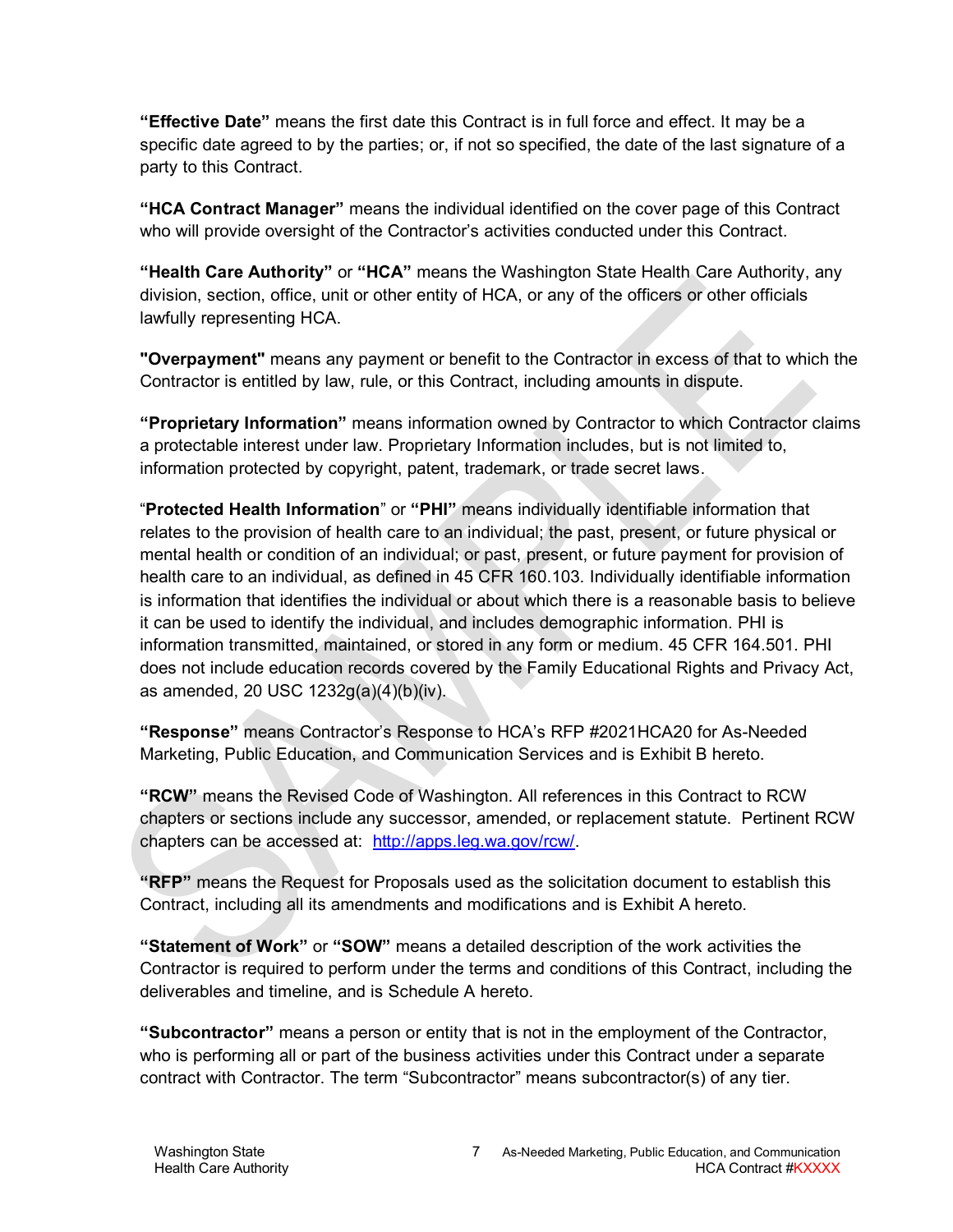**"Subrecipient"** means a non-federal entity that expends federal awards received from a passthrough entity to carry out a federal program, but does not include an individual that is a beneficiary of such a program. A sub-recipient may also be a recipient of other federal awards directly from a federal awarding agency. As in 45 C.F.R. 75.2, or any successor or replacement to such definition, for any federal award from HHS; or 2 C.F.R. 200.93, or any successor or replacement to such definition, for any other federal award. See OMB circular a-133 for additional details.

**"USC"** means the United States Code. All references in this Contract to USC chapters or sections will include any successor, amended, or replacement statute. The USC may be accessed at<http://uscode.house.gov/>

**"WAC"** means the Washington Administrative Code. All references to WAC chapters or sections will include any successor, amended, or replacement regulation. Pertinent WACs may be accessed at: [http://app.leg.wa.gov/wac/.](http://app.leg.wa.gov/wac/)

#### <span id="page-7-0"></span>4. **SPECIAL TERMS AND CONDITIONS**

## <span id="page-7-1"></span>**4.1 PERFORMANCE EXPECTATIONS**

Expected performance under this Contract includes, but is not limited to, the following:

- 4.1.1 Knowledge of applicable state and federal laws and regulations pertaining to subject of contract;
- 4.1.2 Use of professional judgment;
- 4.1.3 Collaboration with HCA staff in Contractor's conduct of the services;
- 4.1.4 Conformance with HCA directions regarding the delivery of the services;
- 4.1.5 Timely, accurate and informed communications;
- 4.1.6 Regular completion and updating of project plans, reports, documentation and communications;
- 4.1.7 Regular, punctual attendance at all meetings; and
- 4.1.8 Provision of high quality services.

Prior to payment of invoices, HCA will review and evaluate the performance of Contractor in accordance with Contract and these performance expectations and may withhold payment if expectations are not met or Contractor's performance is unsatisfactory.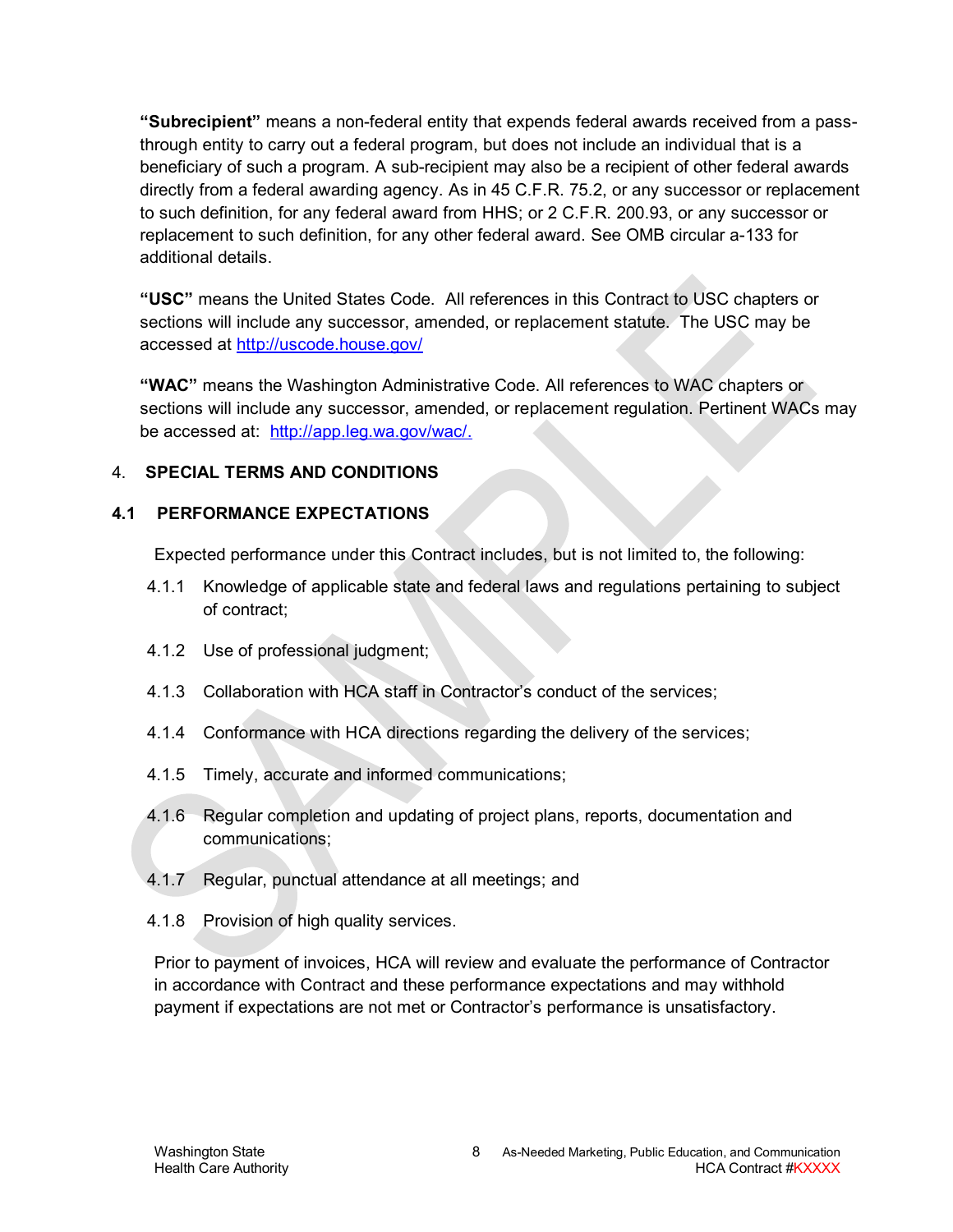#### <span id="page-8-0"></span>**4.2 TERM**

- 4.2.1 The initial term of the Contract will commence on [Initiation Date], or date of last signature, whichever is later, and continue through [Expiration Date], unless terminated sooner as provided herein.
- 4.2.2 This Contract may be extended through [Date] in whatever time increments HCA deems appropriate. No change in terms and conditions will be permitted during these extensions unless specifically agreed to in writing.
- 4.2.3 Work performed without a contract or amendment signed by the authorized representatives of both parties will be at the sole risk of the Contractor. HCA will not pay any costs incurred before a contract or any subsequent amendment(s) is fully executed.

#### <span id="page-8-1"></span>**4.3 COMPENSATION**

- 4.3.1 The Maximum Compensation payable to Contractor for the performance of all things necessary for or incidental to the performance of work will be based on the hourly rate(s) identified below. In no event will the cost or payment exceed the Maximum Compensation identified in each individual Work Order under this **Contract**
- 4.3.2 Contractor's compensation for services rendered will be based on the following rates or in accordance with the following terms.

#### *[Note: List detail hourly rates]*

- 4.3.3 The hourly rates may be negotiated at the time of initial contract renewal and every renewal term to follow. The rate adjustments cannot exceed more than five percent.
- 4.3.4 Day-to-day expenses related to performance under the Contract, including but not limited to travel, lodging, meals, and incidentals, will not be reimbursed to Contractor. If Contractor is required by HCA to travel, any such travel must be authorized in writing by the HCA Contract Manager of each Work Order and reimbursement will be at rates not to exceed the then-current rules, regulations, and guidelines for State employees published by the Washington State Office of Financial Management in the Washington State Administrative and Accounting Manual [\(http://www.ofm.wa.gov/policy/10.htm\)](http://www.ofm.wa.gov/policy/10.htm); reimbursement will not exceed expenses actually incurred.

To receive reimbursement, Contractor must provide a detailed breakdown of authorized expenses and receipts for any expenses of \$50 or more.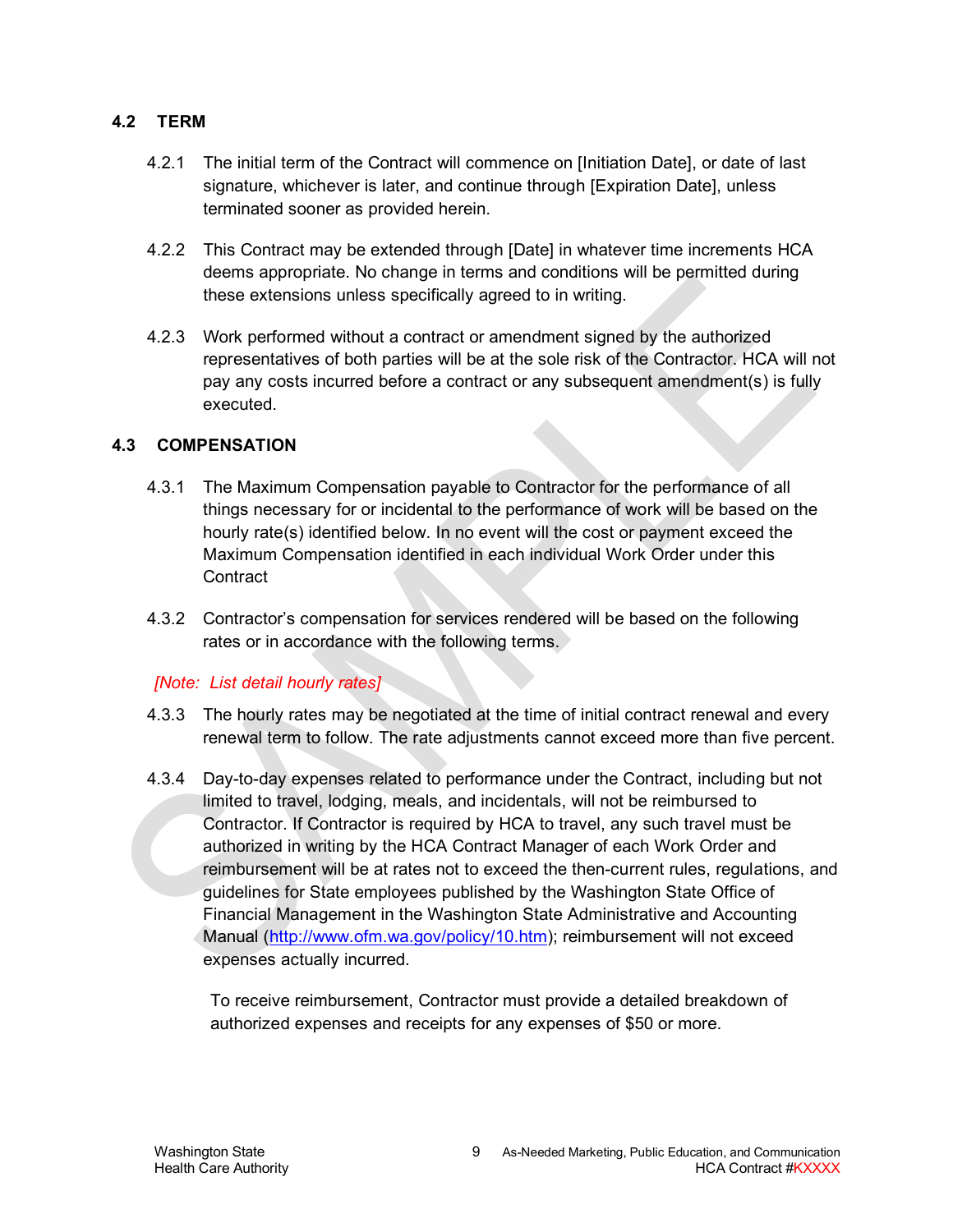#### <span id="page-9-0"></span>**4.4 INVOICE AND PAYMENT**

- 4.4.1 Contractor must submit accurate invoices to the following address for all amounts to be paid by HCA via e-mail to: **Acctspay@hca.wa.gov.** Include the HCA Contract number in the subject line of the email.
- 4.4.2 Invoices must describe and document to HCA's satisfaction a description of the work performed, the progress of the project, and fees. If expenses are invoiced, invoices must provide a detailed breakdown of each type. Any single expense in the amount of \$50.00 or more must be accompanied by a receipt in order to receive reimbursement. All invoices will be reviewed and must be approved by the Contract Manager or his/her designee prior to payment.
- 4.4.3 Contractor must submit properly itemized invoices to include the following information, as applicable:
	- 4.4.3.1 HCA Contract number K and Work Order Number;
	- 4.4.3.2 Contractor name, address, phone number;
	- 4.4.3.3 Description of Services;
	- 4.4.3.4 Date(s) of delivery;
	- 4.4.3.5 Net invoice price for each item;
	- 4.4.3.6 Applicable taxes;
	- 4.4.3.7 Total invoice price; and
	- 4.4.3.8 Payment terms and any available prompt payment discount.
- 4.4.4 HCA will return incorrect or incomplete invoices to the Contractor for correction and reissue. The Contract Number must appear on all invoices, bills of lading, packages, and correspondence relating to this Contract.
- 4.4.5 In order to receive payment for services or products provided to a state agency, Contractor must register with the Statewide Payee Desk at [https://ofm.wa.gov/it](https://ofm.wa.gov/it-systems/statewide-vendorpayee-services/receiving-payment-state)[systems/statewide-vendorpayee-services/receiving-payment-state.](https://ofm.wa.gov/it-systems/statewide-vendorpayee-services/receiving-payment-state) Payment will be considered timely if made by HCA within thirty (30) calendar days of receipt of properly completed invoices. Payment will be directly deposited in the bank account or sent to the address Contractor designated in its registration.
- 4.4.6 Upon expiration of the Contract, any claims for payment for costs due and payable under this Contract that are incurred prior to the expiration date must be submitted by the Contractor to HCA within sixty (60) calendar days after the Contract expiration date. HCA is under no obligation to pay any claims that are submitted sixty-one (61) or more calendar days after the Contract expiration date ("Belated Claims"). HCA will pay Belated Claims at its sole discretion, and any such potential payment is contingent upon the availability of funds.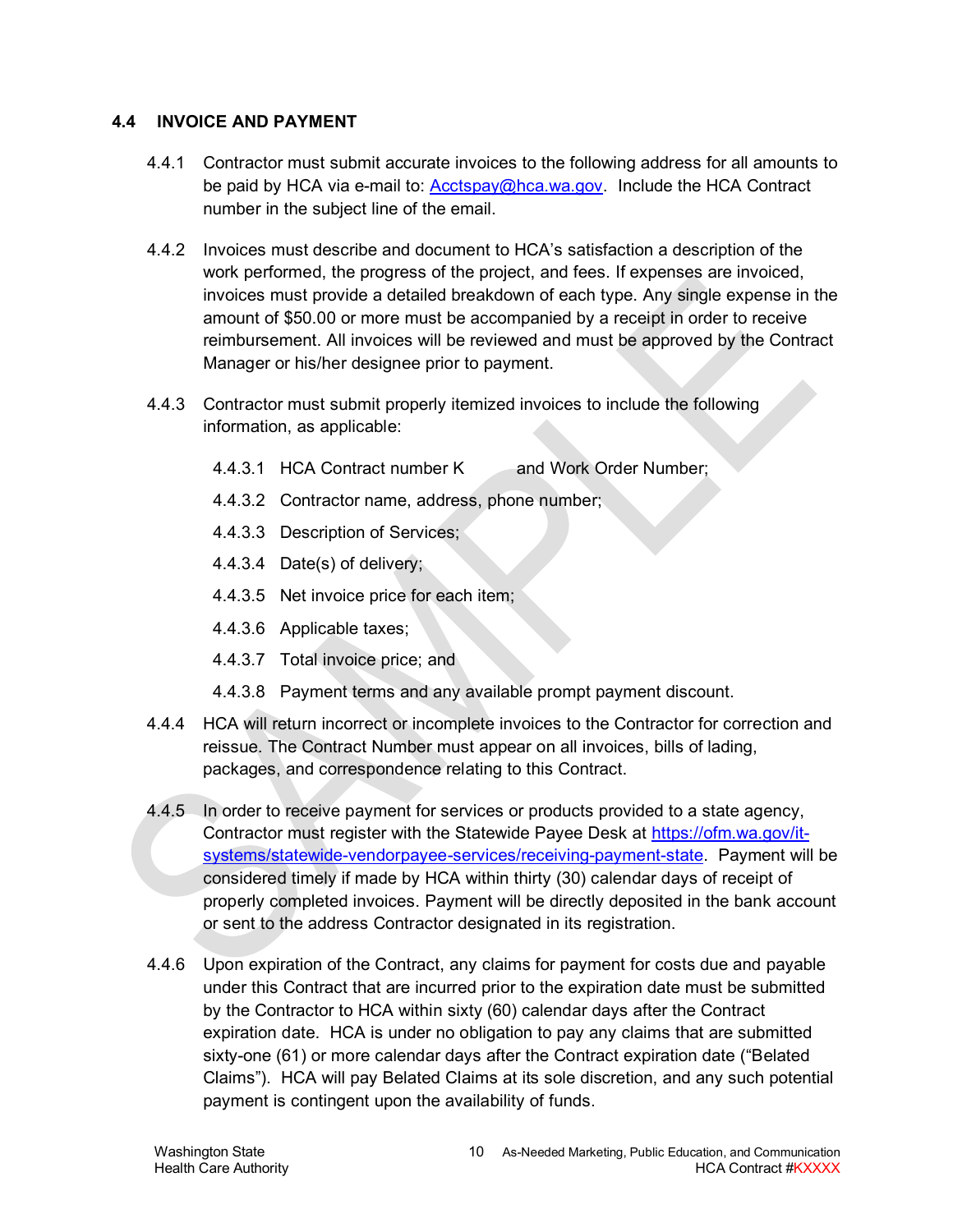#### <span id="page-10-0"></span>**4.5 CONTRACTOR AND HCA CONTRACT MANAGERS**

- 4.5.1 Contractor's Contract Manager will have prime responsibility and final authority for the services provided under this Contract and be the principal point of contact for the HCA Contract Manager for all business matters, performance matters, and administrative activities.
- 4.5.2 HCA's Contract Manager is responsible for monitoring the Contractor's performance and will be the contact person for all communications regarding contract performance and deliverables. The HCA Contract Manager has the authority to accept or reject the services provided and must approve Contractor's invoices prior to payment.
- 4.5.3 The contact information provided below may be changed by written notice of the change (email acceptable) to the other party.

|                                     | <b>CONTRACTOR</b> | <b>Health Care Authority</b>        |  |  |
|-------------------------------------|-------------------|-------------------------------------|--|--|
| <b>Contract Manager Information</b> |                   | <b>Contract Manager Information</b> |  |  |
| Name:                               |                   | Name:                               |  |  |
| Title:                              |                   | Title:                              |  |  |
| Address:                            |                   | Address:                            |  |  |
| Phone:                              |                   | Phone:                              |  |  |
| Email:                              |                   | Email:                              |  |  |

#### <span id="page-10-1"></span>**4.6 KEY STAFF**

- 4.6.1 Except in the case of a legally required leave of absence, sickness, death, termination of employment or unpaid leave of absence, Key Staff must not be changed during the term of the Statement of Work (SOW) for each individual Work Order from the people who were described in the Response for the first SOW or those Key Staff initially assigned to subsequent SOWs, without the prior written approval of HCA until completion of their assigned tasks.
- 4.6.2 During the term of the Statement of Work (SOW) for each individual Work Order, HCA reserves the right to approve or disapprove Contractor's Key Staff assigned to this Contract, to approve or disapprove any proposed changes in Contractor's Key Staff, or to require the removal or reassignment of any Contractor staff found unacceptable by HCA, subject to HCA's compliance with applicable laws and regulations. Contractor must provide a resume to HCA of any replacement Key Staff and all staff proposed by Contractor as replacements for other staff must have comparable or greater skills for performing the activities as performed by the staff being replaced.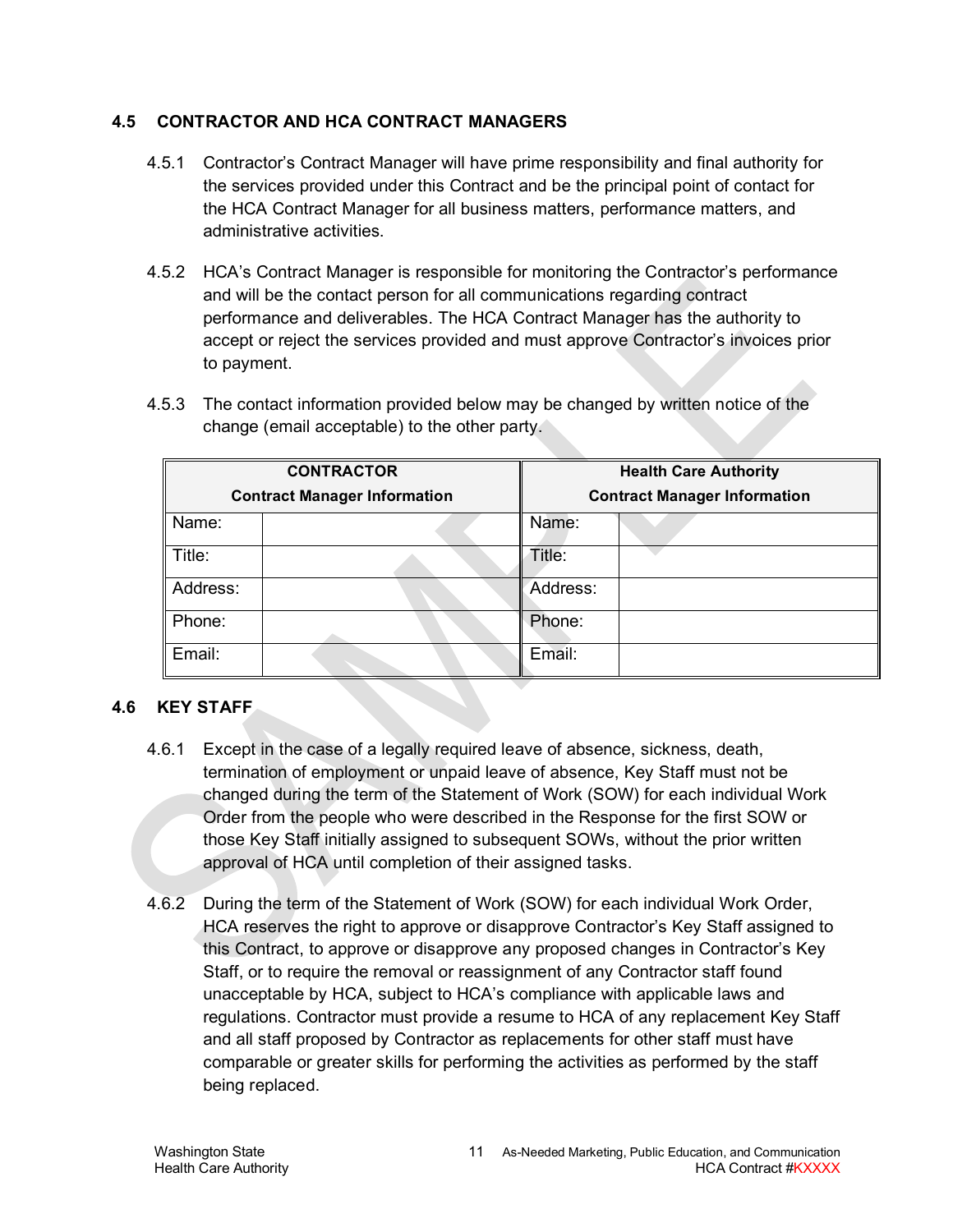#### <span id="page-11-0"></span>**4.7 LEGAL NOTICES**

Any notice or demand or other communication required or permitted to be given under this Contract or applicable law is effective only if it is in writing and signed by the applicable party, properly addressed, and delivered in person,via email, or by a recognized courier service, or deposited with the United States Postal Service as first-class mail, postage prepaid certified mail, return receipt requested, to the parties at the addresses provided in this section.

4.7.1 In the case of notice to the Contractor:

[Contractor Contact Information]

4.7.2 In the case of notice to HCA:

**Attention:** Contracts Administrator Health Care Authority Division of Legal Services Post Office Box 42702 Olympia, WA 98504-2702 CONTRACTS@hca.wa.gov

- 4.7.3 Notices are effective upon receipt or four (4) Business Days after mailing, whichever is earlier.
- 4.7.4 The notice address and information provided above may be changed by written notice of the change given as provided above.

#### <span id="page-11-1"></span>**4.8 INCORPORATION OF DOCUMENTS AND ORDER OF PRECEDENCE**

Each of the documents listed below is by this reference incorporated into this Contract. In the event of an inconsistency, the inconsistency will be resolved in the following order of precedence:

- 4.8.1 Applicable Federal and State of Washington statutes and regulations;
- 4.8.2 Recitals
- 4.8.3 Special Terms and Conditions;
- 4.8.4 General Terms and Conditions;
- *4.8.5* Attachment 1: Confidential Information Security Requirements;
- 4.8.6 Attachment 2: Sample Work Order Template;
- 4.8.7 Schedule A(s): Statement(s) of Work;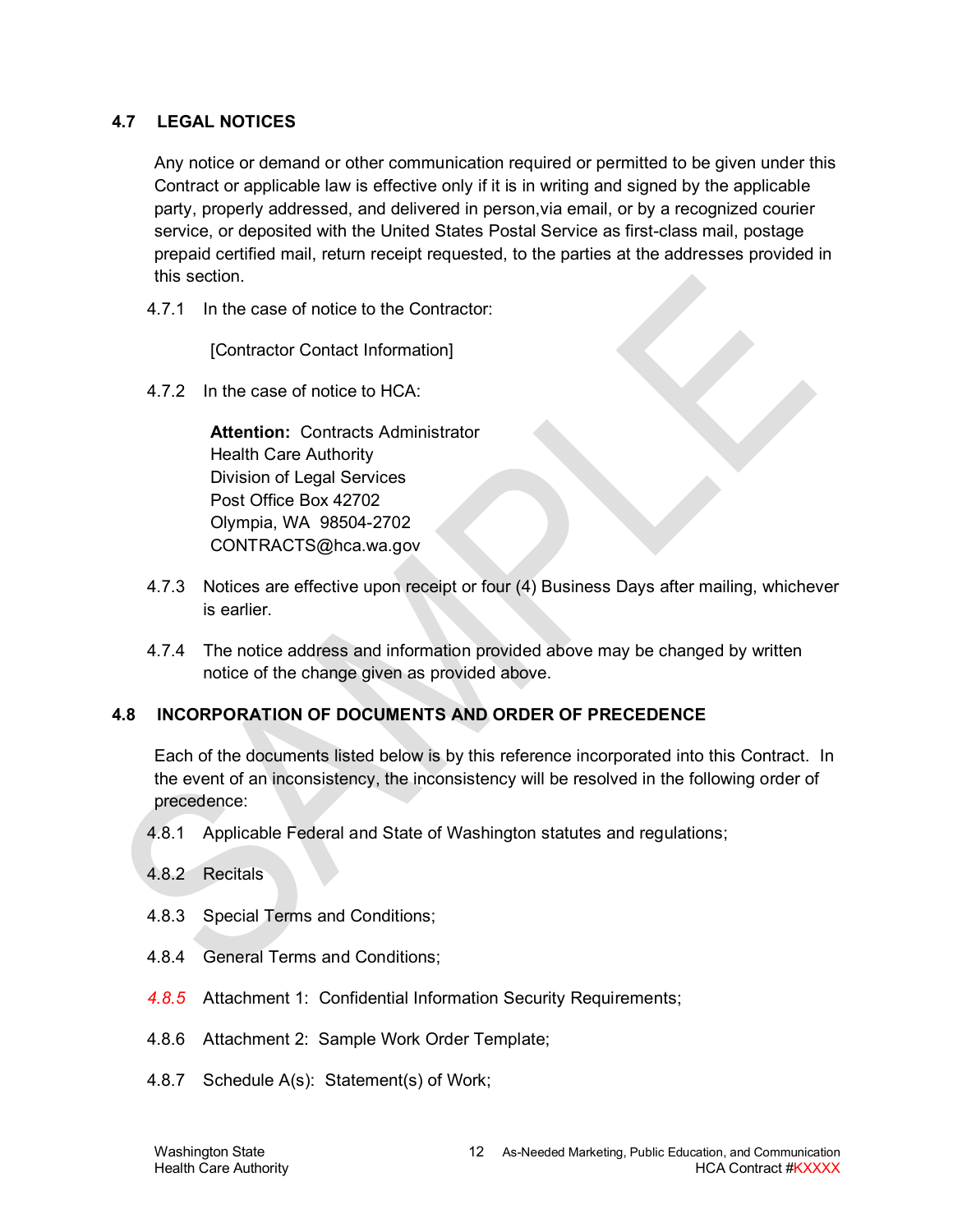- 4.8.8 Exhibit A: *HCA RFP #*2021HCA20 *for* As-Needed Marketing, Public Education, and Communication *Services*, dated ;
- 4.8.9 Exhibit B: *Contractor's Response* dated ; and
- 4.8.10 Any other provision, term or material incorporated herein by reference or otherwise incorporated.

#### <span id="page-12-0"></span>**4.9 INSURANCE**

Contractor must provide insurance coverage as set out in this section. The intent of the required insurance is to protect the State should there be any claims, suits, actions, costs, damages or expenses arising from any negligent or intentional act or omission of Contractor or Subcontractor, or agents of either, while performing under the terms of this Contract. Contractor must provide insurance coverage that is maintained in full force and effect during the term of this Contract, as follows:

- 4.9.1 Commercial General Liability Insurance Policy Provide a Commercial General Liability Insurance Policy, including contractual liability, in adequate quantity to protect against legal liability arising out of contract activity but no less than \$1 million per occurrence/\$2 million general aggregate. Additionally, Contractor is responsible for ensuring that any Subcontractors provide adequate insurance coverage for the activities arising out of subcontracts.
- 4.9.2 Business Automobile Liability. In the event that services delivered pursuant to this Contract involve the use of vehicles, either owned, hired, or non-owned by the Contractor, automobile liability insurance is required covering the risks of bodily injury (including death) and property damage, including coverage for contractual liability. The minimum limit for automobile liability is \$1,000,000 per occurrence, using a Combined Single Limit for bodily injury and property damage.
- 4.9.3 Professional Liability Errors and Omissions Provide a policy with coverage of not less than \$1 million per claim/\$2 million general aggregate.
- 4.9.4 The insurance required must be issued by an insurance company/ies authorized to do business within the state of Washington, and must name HCA and the state of Washington, its agents and employees as additional insured's under any Commercial General and/or Business Automobile Liability policy/ies. All policies must be primary to any other valid and collectable insurance. In the event of cancellation, non-renewal, revocation or other termination of any insurance coverage required by this Contract, Contractor must provide written notice of such to HCA within one (1) Business Day of Contractor's receipt of such notice. Failure to buy and maintain the required insurance may, at HCA's sole option, result in this Contract's termination.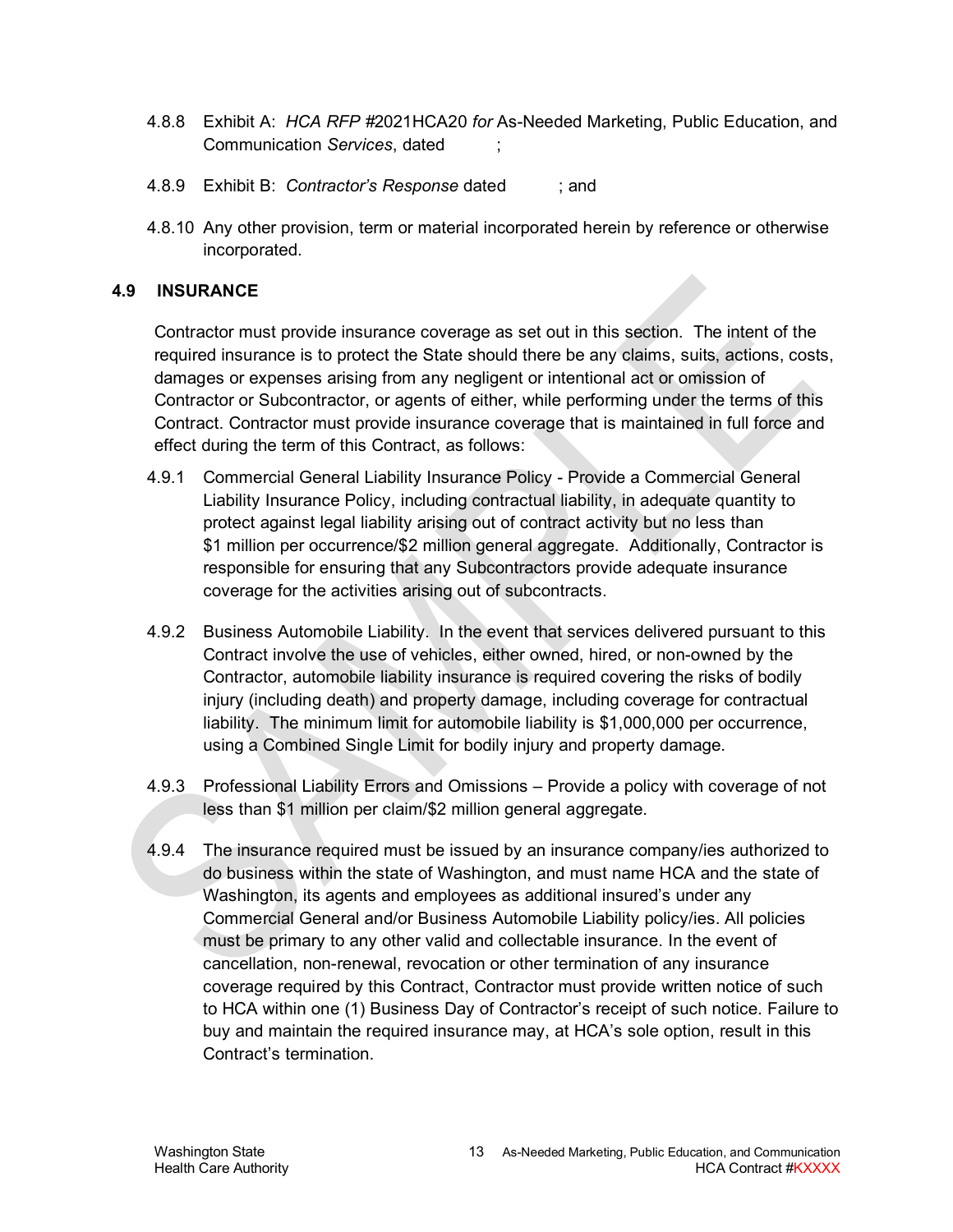Upon request, Contractor must submit to HCA a certificate of insurance that outlines the coverage and limits defined in the Insurance section. If a certificate of insurance is requested, Contractor must submit renewal certificates as appropriate during the term of the contract.

#### *[Use if Applicable]*

4.9.5 The Receiving Party certifies that it is self-insured, is a member of a risk pool, or maintains the types and amounts of insurance identified above and will provde certificates of insurance to that effect to HCA upon request.

Upon request, Contractor must submit to HCA a certificate of insurance that outlines the coverage and limits defined in the Insurance section. If a certificate of insurance is requested, Contractor must submit renewal certificates as appropriate during the term of the contract.

#### <span id="page-13-0"></span>5. **GENERAL TERMS AND CONDITIONS**

## <span id="page-13-1"></span>**5.1 ACCESS TO DATA**

In compliance with RCW 39.26.180 (2) and federal rules, the Contractor must provide access to any data generated under this Contract to HCA, the Joint Legislative Audit and Review Committee, the State Auditor, and any other state or federal officials so authorized by law, rule, regulation, or agreement at no additional cost. This includes access to all information that supports the findings, conclusions, and recommendations of the Contractor's reports, including computer models and methodology for those models.

## <span id="page-13-2"></span>**5.2 ADVANCE PAYMENT PROHIBITED**

No advance payment will be made for services furnished by the Contractor pursuant to this Contract.

## <span id="page-13-3"></span>**5.3 AMENDMENTS**

This Contract may be amended by mutual agreement of the parties. Such amendments will not be binding unless they are in writing and signed by personnel authorized to bind each of the parties.

#### <span id="page-13-4"></span>**5.4 ASSIGNMENT**

<span id="page-13-5"></span>5.4.1 Contractor may not assign or transfer all or any portion of this Contract or any of its rights hereunder, or delegate any of its duties hereunder, except delegations as set forth in Section [4.37,](#page-24-0) *Subcontracting*, without the prior written consent of HCA. Any permitted assignment will not operate to relieve Contractor of any of its duties and obligations hereunder, nor will such assignment affect any remedies available to HCA that may arise from any breach of the provisions of this Contract or warranties made herein, including but not limited to, rights of setoff. Any attempted assignment,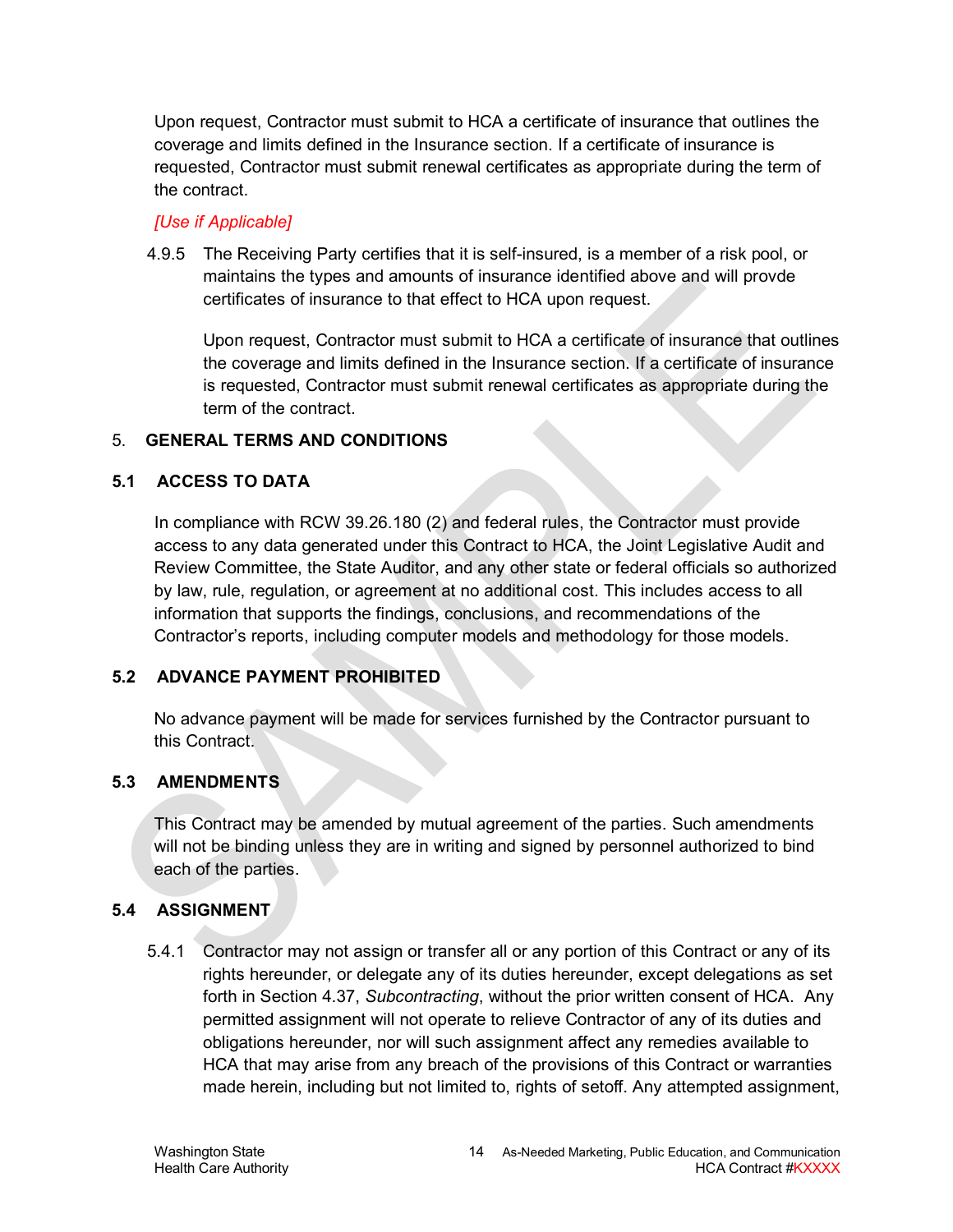transfer or delegation in contravention of this Subsection [4.4.1](#page-13-5) of the Contract will be null and void.

- 5.4.2 HCA may assign this Contract to any public agency, commission, board, or the like, within the political boundaries of the State of Washington, with written notice of thirty (30) calendar days to Contractor.
- 5.4.3 This Contract will inure to the benefit of and be binding on the parties hereto and their permitted successors and assigns.

## <span id="page-14-0"></span>**5.5 ATTORNEYS' FEES**

In the event of litigation or other action brought to enforce the terms of this Contract, each party agrees to bear its own attorneys' fees and costs.

#### <span id="page-14-1"></span>**5.6 CHANGE IN STATUS**

In the event of any substantive change in its legal status, organizational structure, or fiscal reporting responsibility, Contractor will notify HCA of the change. Contractor must provide notice as soon as practicable, but no later than thirty (30) calendar days after such a change takes effect.

## <span id="page-14-2"></span>**5.7 CONFIDENTIAL INFORMATION PROTECTION**

- 5.7.1 Contractor acknowledges that some of the material and information that may come into its possession or knowledge in connection with this Contract or its performance may consist of Confidential Information. Contractor agrees to hold Confidential Information in strictest confidence and not to make use of Confidential Information for any purpose other than the performance of this Contract, to release it only to authorized employees or Subcontractors requiring such information for the purposes of carrying out this Contract, and not to release, divulge, publish, transfer, sell, disclose, or otherwise make the information known to any other party without HCA's express written consent or as provided by law. Contractor agrees to implement physical, electronic, and managerial safeguards to prevent unauthorized access to Confidential Information (See Attachment 1: *Confidential Information Security Requirements*).
- 5.7.2 Contractors that come into contact with Protected Health Information may be required to enter into a Business Associate Agreement with HCA in compliance with the requirements of the Health Insurance Portability and Accountability Act of 1996, Pub. L. 104-191, as modified by the American Recovery and Reinvestment Act of 2009 ("ARRA"), Sec. 13400 – 13424, H.R. 1 (2009) (HITECH Act) (HIPAA).
- 5.7.3 HCA reserves the right to monitor, audit, or investigate the use of Confidential Information collected, used, or acquired by Contractor through this Contract. Violation of this section by Contractor or its Subcontractors may result in termination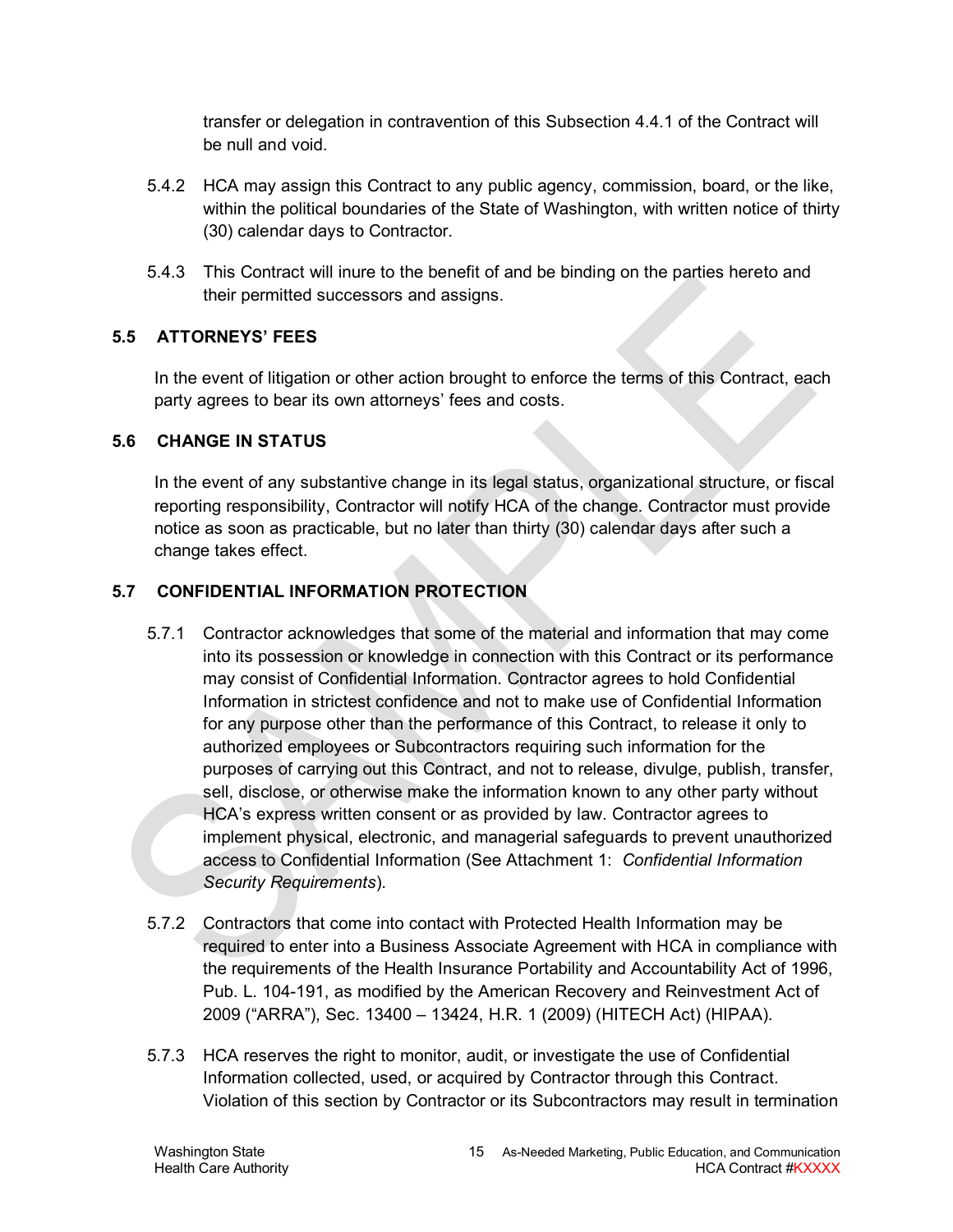of this Contract and demand for return of all Confidential Information, monetary damages, or penalties.

5.7.4 The obligations set forth in this Section will survive completion, cancellation, expiration, or termination of this Contract.

#### <span id="page-15-0"></span>**5.8 CONFIDENTIAL INFORMATION BREACH – REQUIRED NOTIFICATION**

- 5.8.1 Contractor must notify the HCA Privacy Officer [\(PrivacyOfficer@hca.wa.gov\)](mailto:PrivacyOfficer@hca.wa.gov) within five Business Days of discovery of any Breach or suspected Breach of Confidential Information.
- 5.8.2 Contractor will take steps necessary to mitigate any known harmful effects of such unauthorized access including, but not limited to, sanctioning employees and taking steps necessary to stop further unauthorized access. Contractor agrees to indemnify and hold HCA harmless for any damages related to unauthorized use or disclosure of Confidential Information by Contractor, its officers, directors, employees, Subcontractors or agents.
- 5.8.3 If notification of the Breach or possible Breach must (in the judgment of HCA) be made under the HIPAA Breach Notification Rule, or RCW 42.56.590 or RCW 19.255.010, or other law or rule, then:
	- 5.8.3.1 HCA may choose to make any required notifications to the individuals, to the U.S. Department of Health and Human Services Secretary (DHHS) Secretary, and to the media, or direct Contractor to make them or any of them.
	- 5.8.3.2 In any case, Contractor will pay the reasonable costs of notification to individuals, media, and governmental agencies and of other actions HCA reasonably considers appropriate to protect HCA clients (such as paying for regular credit watches in some cases).
	- 5.8.3.3 Contractor will compensate HCA clients for harms caused to them by any Breach or possible Breach.
- 5.8.4 Any breach of this clause may result in termination of the Contract and the demand for return or disposition (Attachment 1, Section 6) of all Confidential Information.
- 5.8.5 Contractor's obligations regarding Breach notification survive the termination of this Contract and continue for as long as Contractor maintains the Confidential Information and for any breach or possible breach at any time.

## <span id="page-15-1"></span>**5.9 CONTRACTOR'S PROPRIETARY INFORMATION**

Contractor acknowledges that HCA is subject to chapter 42.56 RCW, the Public Records Act, and that this Contract will be a public record as defined in chapter 42.56 RCW. Any specific information that is claimed by Contractor to be Proprietary Information must be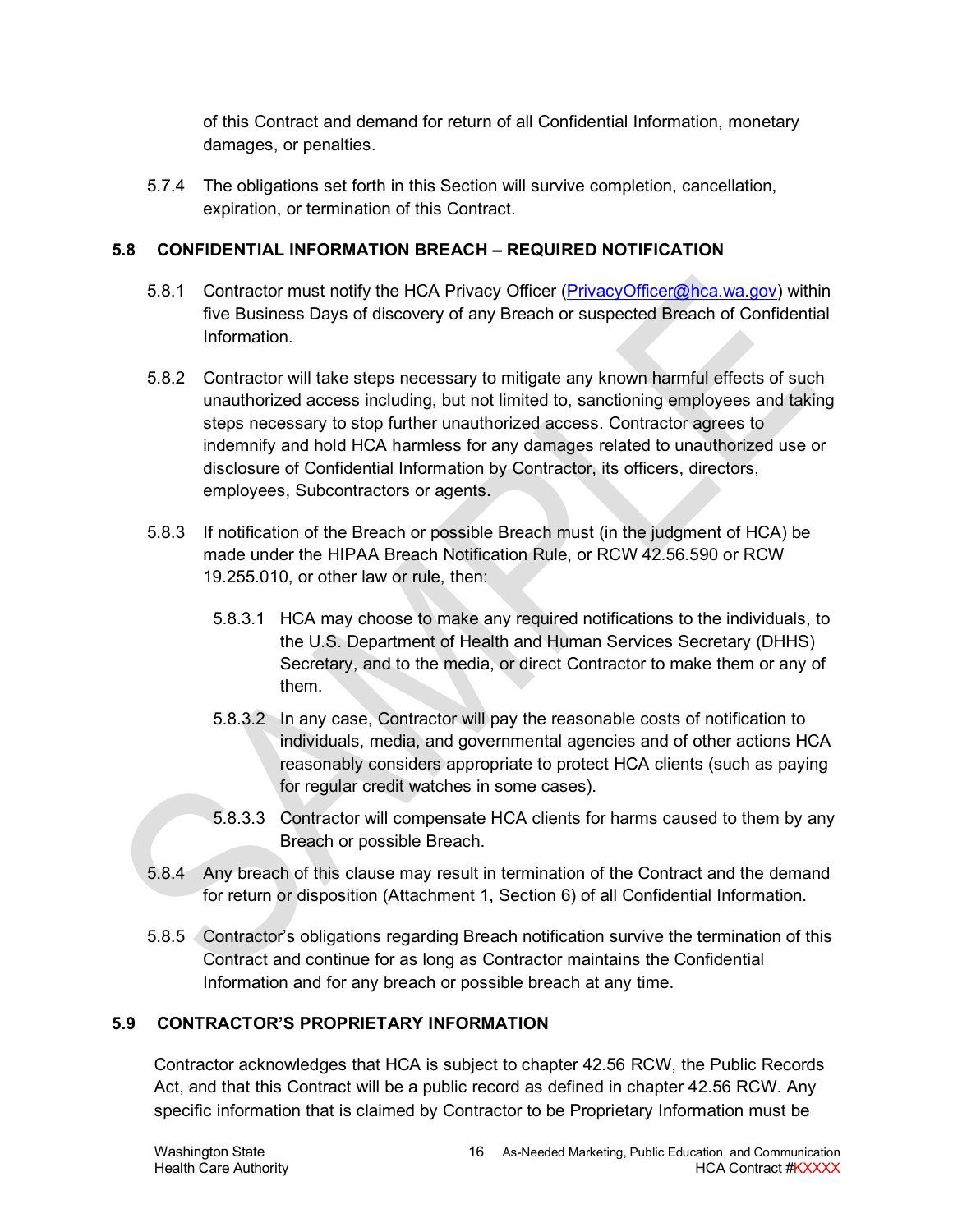clearly identified as such by Contractor. To the extent consistent with chapter 42.56 RCW, HCA will maintain the confidentiality of Contractor's information in its possession that is marked Proprietary. If a public disclosure request is made to view Contractor's Proprietary Information, HCA will notify Contractor of the request and of the date that such records will be released to the requester unless Contractor obtains a court order from a court of competent jurisdiction enjoining that disclosure. If Contractor fails to obtain the court order enjoining disclosure, HCA will release the requested information on the date specified.

## <span id="page-16-0"></span>**5.10 COVENANT AGAINST CONTINGENT FEES**

Contractor warrants that no person or selling agent has been employed or retained to solicit or secure this Contract upon an agreement or understanding for a commission, percentage, brokerage or contingent fee, excepting bona fide employees or bona fide established agents maintained by the Contractor for the purpose of securing business. HCA will have the right, in the event of breach of this clause by the Contractor, to annul this Contract without liability or, in its discretion, to deduct from the contract price or consideration or recover by other means the full amount of such commission, percentage, brokerage or contingent fee.

## <span id="page-16-1"></span>**5.11 DEBARMENT**

By signing this Contract, Contractor certifies that it is not presently debarred, suspended, proposed for debarment, declared ineligible, or voluntarily excluded in any Washington State or Federal department or agency from participating in transactions (debarred). Contractor agrees to include the above requirement in any and all subcontracts into which it enters, and also agrees that it will not employ debarred individuals. Contractor must immediately notify HCA if, during the term of this Contract, Contractor becomes debarred. HCA may immediately terminate this Contract by providing Contractor written notice, if Contractor becomes debarred during the term hereof.

## <span id="page-16-2"></span>**5.12 DISPUTES**

The parties will use their best, good faith efforts to cooperatively resolve disputes and problems that arise in connection with this Contract. Both parties will continue without delay to carry out their respective responsibilities under this Contract while attempting to resolve any dispute. When a genuine dispute arises between HCA and the Contractor regarding the terms of this Contract or the responsibilities imposed herein and it cannot be resolved between the parties' Contract Managers, either party may initiate the following dispute resolution process.

5.12.1 The initiating party will reduce its description of the dispute to writing and deliver it to the responding party (email acceptable). The responding party will respond in writing within five (5) Business Days (email acceptable). If the initiating party is not satisfied with the response of the responding party, then the initiating party may request that the HCA Director review the dispute. Any such request from the initiating party must be submitted in writing to the HCA Director within five (5)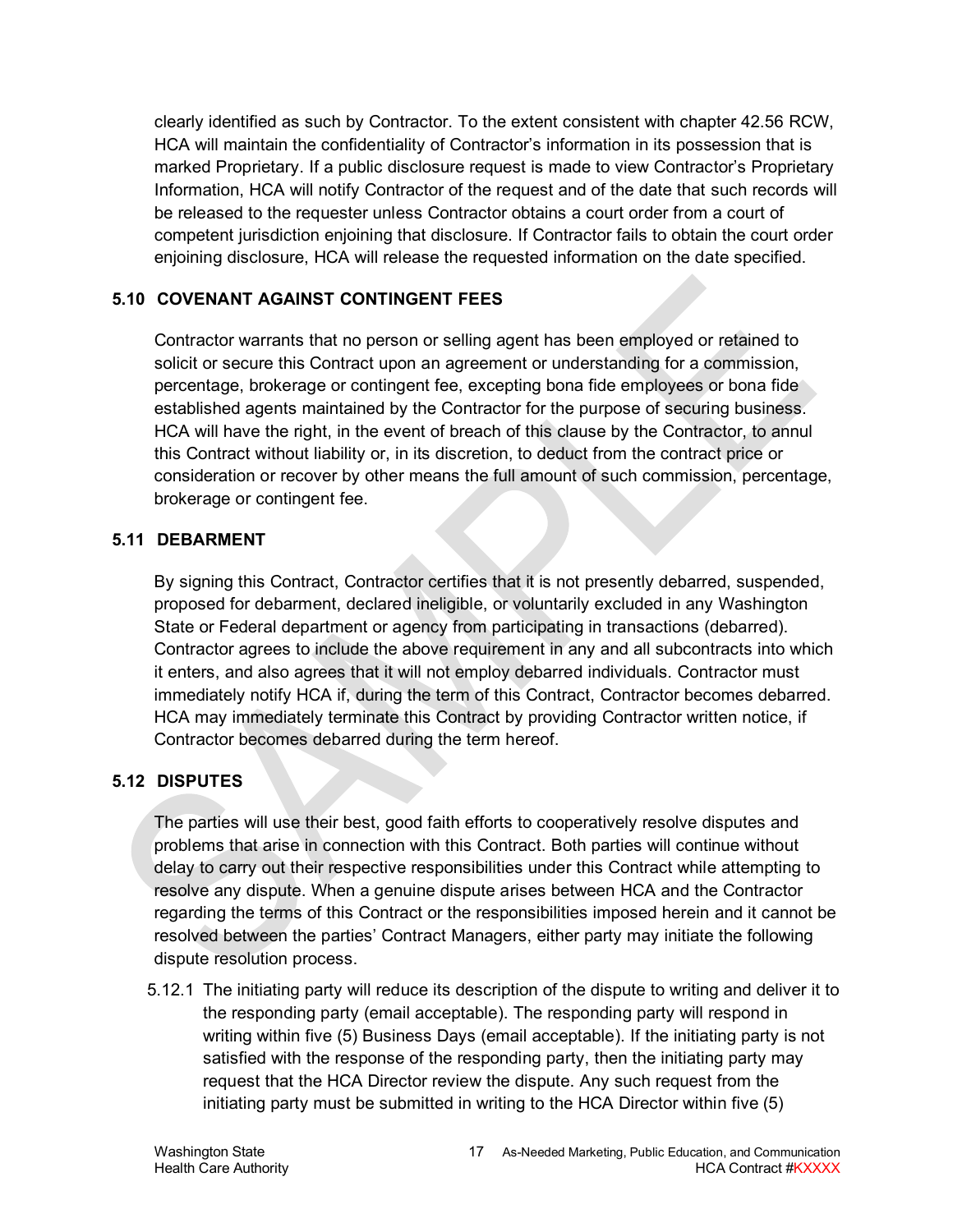Business Days after receiving the response of the responding party. The HCA Director will have sole discretion in determining the procedural manner in which he or she will review the dispute. The HCA Director will inform the parties in writing within five (5) Business Days of the procedural manner in which he or she will review the dispute, including a timeframe in which he or she will issue a written decision.

- 5.12.2 A party's request for a dispute resolution must:
	- 5.12.2.1 Be in writing;
	- 5.12.2.2 Include a written description of the dispute;
	- 5.12.2.3 State the relative positions of the parties and the remedy sought;
	- 5.12.2.4 State the Contract Number and the names and contact information for the parties;
- 5.12.3 This dispute resolution process constitutes the sole administrative remedy available under this Contract. The parties agree that this resolution process will precede any action in a judicial or quasi-judicial tribunal.

## <span id="page-17-0"></span>**5.13 ENTIRE AGREEMENT**

HCA and Contractor agree that the Contract is the complete and exclusive statement of the agreement between the parties relating to the subject matter of the Contract and supersedes all letters of intent or prior contracts, oral or written, between the parties relating to the subject matter of the Contract, except as provided in Section [4.44](#page-27-1) *Warranties*.

## <span id="page-17-1"></span>**5.14 FORCE MAJEURE**

A party will not be liable for any failure of or delay in the performance of this Contract for the period that such failure or delay is due to causes beyond its reasonable control, including but not limited to acts of God, war, strikes or labor disputes, embargoes, government orders or any other force majeure event.

## <span id="page-17-2"></span>**5.15 FUNDING WITHDRAWN, REDUCED OR LIMITED**

If HCA determines in its sole discretion that the funds it relied upon to establish this Contract have been withdrawn, reduced or limited, or if additional or modified conditions are placed on such funding after the effective date of this contract but prior to the normal completion of this Contract, then HCA, at its sole discretion, may:

- 5.15.1 Terminate this Contract pursuant to Section [4.41.3,](#page-25-1) *Termination for Non-Allocation of Funds*;
- 5.15.2 Renegotiate the Contract under the revised funding conditions; or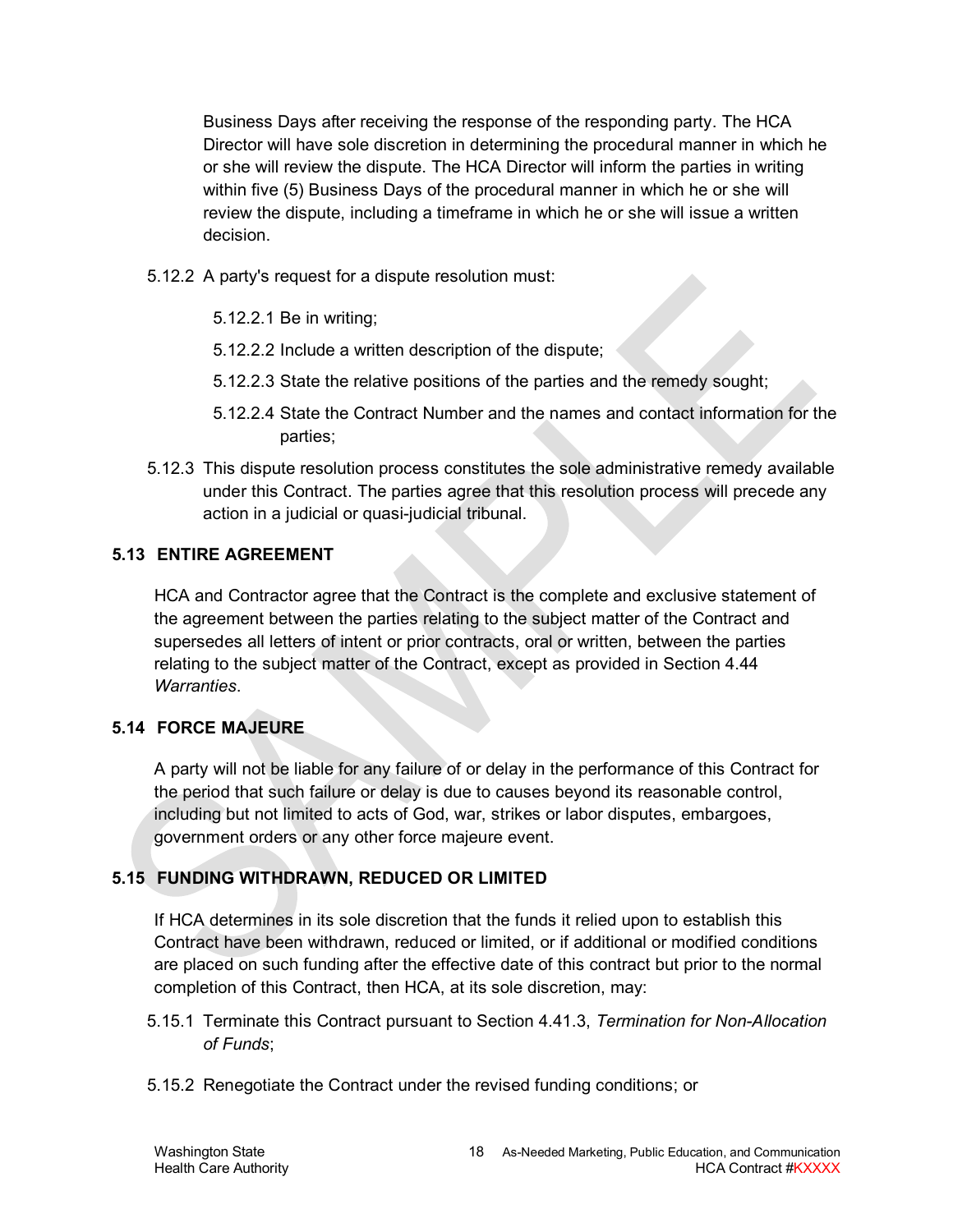- 5.15.3 Suspend Contractor's performance under the Contract upon five (5) Business Days' advance written notice to Contractor. HCA will use this option only when HCA determines that there is reasonable likelihood that the funding insufficiency may be resolved in a timeframe that would allow Contractor's performance to be resumed prior to the normal completion date of this Contract.
	- 5.15.3.1 During the period of suspension of performance, each party will inform the other of any conditions that may reasonably affect the potential for resumption of performance.
	- 5.15.3.2 When HCA determines in its sole discretion that the funding insufficiency is resolved, it will give Contractor written notice to resume performance. Upon the receipt of this notice, Contractor will provide written notice to HCA informing HCA whether it can resume performance and, if so, the date of resumption. For purposes of this subsection, "written notice" may include email.
	- 5.15.3.3 If the Contractor's proposed resumption date is not acceptable to HCA and an acceptable date cannot be negotiated, HCA may terminate the contract by giving written notice to Contractor. The parties agree that the Contract will be terminated retroactive to the date of the notice of suspension. HCA will be liable only for payment in accordance with the terms of this Contract for services rendered prior to the retroactive date of termination.

## <span id="page-18-0"></span>**5.16 GOVERNING LAW**

This Contract is governed in all respects by the laws of the state of Washington, without reference to conflict of law principles. The jurisdiction for any action hereunder is exclusively in the Superior Court for the state of Washington, and the venue of any action hereunder is in the Superior Court for Thurston County, Washington. Nothing in this Contract will be construed as a waiver by HCA of the State's immunity under the  $11<sub>th</sub>$ Amendment to the United States Constitution.

## <span id="page-18-1"></span>**5.17 HCA NETWORK SECURITY**

Contractor agrees not to attach any Contractor-supplied computers, peripherals or software to the HCA Network without prior written authorization from HCA's Chief Information Officer. Unauthorized access to HCA networks and systems is a violation of HCA Policy and constitutes computer trespass in the first degree pursuant to RCW 9A.52.110. Violation of any of these laws or policies could result in termination of the contract and other penalties.

Contractor will have access to the HCA visitor Wi-Fi Internet connection while on site.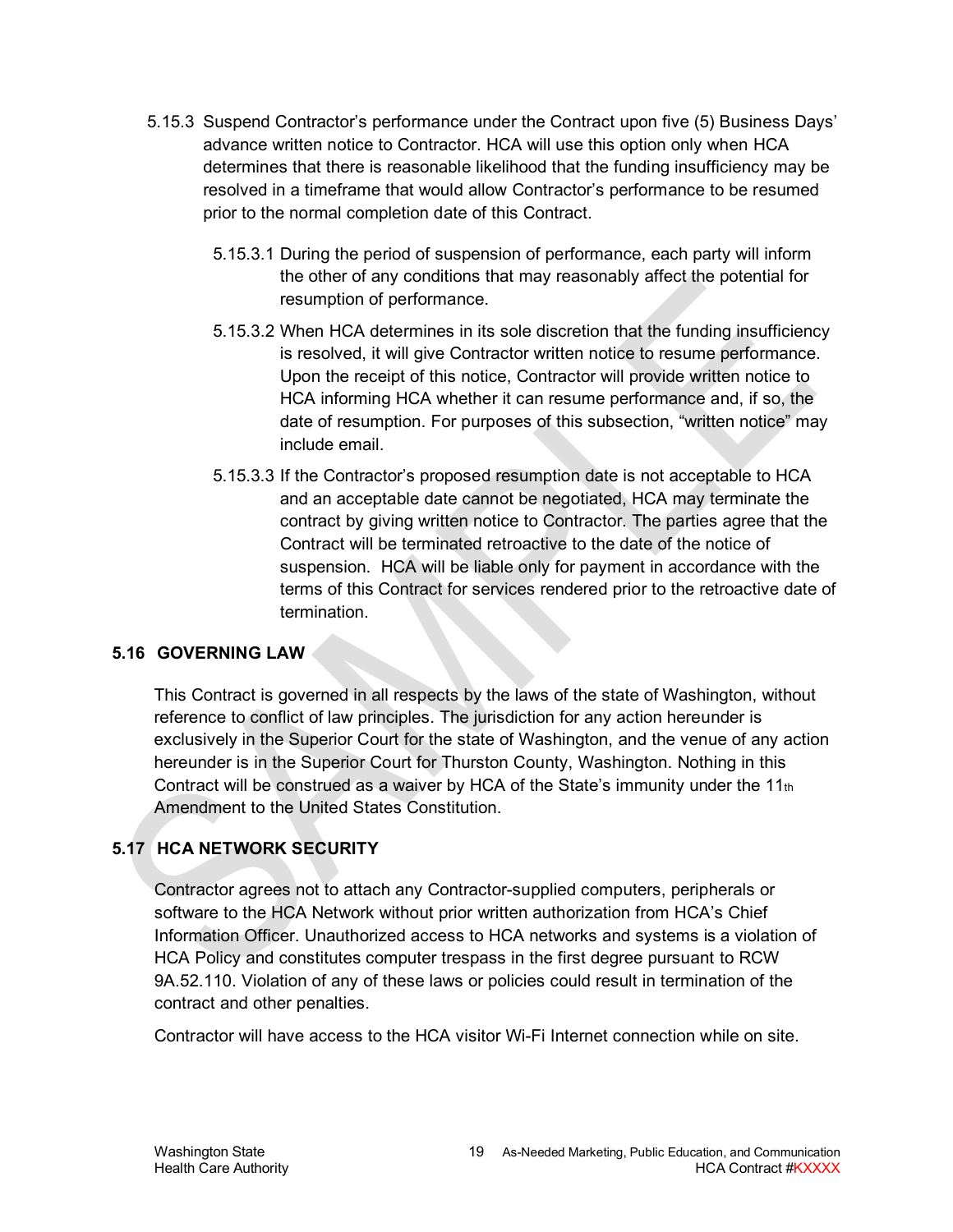#### <span id="page-19-0"></span>**5.18 INDEMNIFICATION**

Contractor must defend, indemnify, and save HCA harmless from and against all claims, including reasonable attorneys' fees resulting from such claims, for any or all injuries to persons or damage to property, or Breach of its confidentiality and notification obligations under Section [4.7](#page-14-2) *Confidential Information Protection* and Section [4.8](#page-15-0) *Confidentiality Breach-Required Notification*, arising from intentional or negligent acts or omissions of Contractor, its officers, employees, or agents, or Subcontractors, their officers, employees, or agents, in the performance of this Contract.

#### <span id="page-19-1"></span>**5.19 INDEPENDENT CAPACITY OF THE CONTRACTOR**

The parties intend that an independent contractor relationship will be created by this Contract. Contractor and its employees or agents performing under this Contract are not employees or agents of HCA. Contractor will not hold itself out as or claim to be an officer or employee of HCA or of the State of Washington by reason hereof, nor will Contractor make any claim of right, privilege or benefit that would accrue to such employee under law. Conduct and control of the work will be solely with Contractor.

#### <span id="page-19-2"></span>**5.20 INDUSTRIAL INSURANCE COVERAGE**

Prior to performing work under this Contract, Contractor must provide or purchase industrial insurance coverage for the Contractor's employees, as may be required of an "employer" as defined in Title 51 RCW, and must maintain full compliance with Title 51 RCW during the course of this Contract.

## <span id="page-19-3"></span>**5.21 LEGAL AND REGULATORY COMPLIANCE**

- 5.21.1 During the term of this Contract, Contractor must comply with all local, state, and federal licensing, accreditation and registration requirements/standards, necessary for the performance of this Contract and all other applicable federal, state and local laws, rules, and regulations.
- 5.21.2 While on the HCA premises, Contractor must comply with HCA operations and process standards and policies (e.g., ethics, Internet / email usage, data, network and building security, harassment, as applicable). HCA will make an electronic copy of all such policies available to Contractor.
- 5.21.3 Failure to comply with any provisions of this section may result in Contract termination.

#### <span id="page-19-4"></span>**5.22 LIMITATION OF AUTHORITY**

Only the HCA Authorized Representative has the express, implied, or apparent authority to alter, amend, modify, or waive any clause or condition of this Contract. Furthermore, any alteration, amendment, modification, or waiver or any clause or condition of this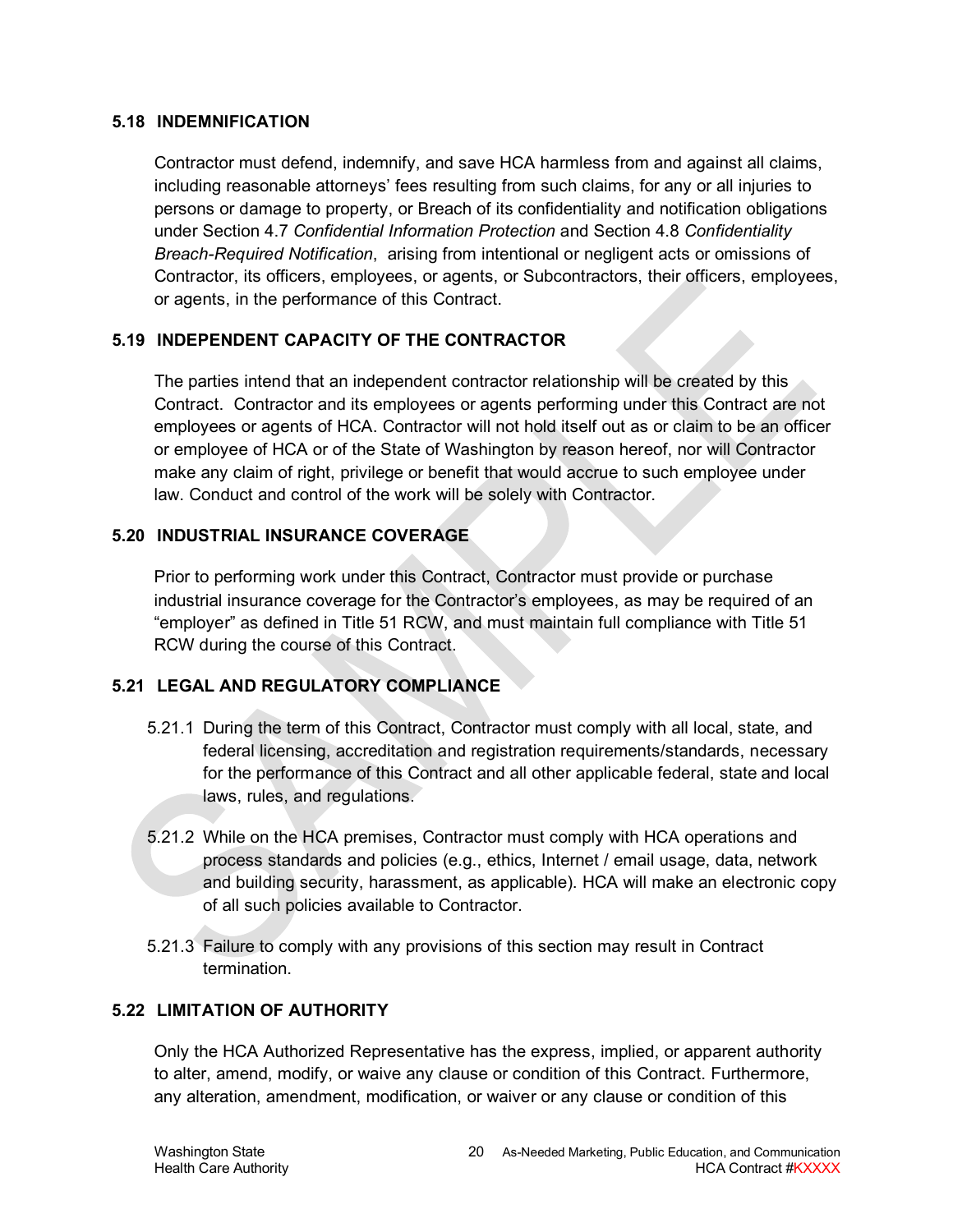Contract is not effective or binding unless made in writing and signed by the HCA Authorized Representative.

#### <span id="page-20-0"></span>**5.23 NO THIRD-PARTY BENEFICIARIES**

HCA and Contractor are the only parties to this contract. Nothing in this Contract gives or is intended to give any benefit of this Contract to any third parties.

#### <span id="page-20-1"></span>**5.24 NONDISCRIMINATION**

During the performance of this Contract, the Contractor must comply with all federal and state nondiscrimination laws, regulations and policies, including but not limited to: Title VII of the Civil Rights Act, 42 U.S.C. §12101 et seq.; the Americans with Disabilities Act of 1990 (ADA), 42 U.S.C. §12101 et seq., 28 CFR Part 35; and Title 49.60 RCW, Washington Law Against Discrimination. In the event of Contractor's noncompliance or refusal to comply with any nondiscrimination law, regulation or policy, this Contract may be rescinded, canceled, or terminated in whole or in part under the Termination for Default sections, and Contractor may be declared ineligible for further contracts with HCA.

## <span id="page-20-2"></span>**5.25 OVERPAYMENTS TO CONTRACTOR**

In the event that overpayments or erroneous payments have been made to the Contractor under this Contract, HCA will provide written notice to Contractor and Contractor will refund the full amount to HCA within thirty (30) calendar days of the notice. If Contractor fails to make timely refund, HCA may charge Contractor one percent (1%) per month on the amount due, until paid in full. If the Contractor disagrees with HCA's actions under this section, then it may invoke the dispute resolution provisions of Section [4.13](#page-16-2) *Disputes*.

## <span id="page-20-3"></span>**5.26 PAY EQUITY**

- 5.26.1 Contractor represents and warrants that, as required by Washington state law (Engrossed House Bill 1109, Sec. 211), during the term of this Contract, it agrees to equality among its workers by ensuring similarly employed individuals are compensated as equals. For purposes of this provision, employees are similarly employed if (i) the individuals work for Contractor, (ii) the performance of the job requires comparable skill, effort, and responsibility, and (iii) the jobs are performed under similar working conditions. Job titles alone are not determinative of whether employees are similarly employed.
- 5.26.2 Contractor may allow differentials in compensation for its workers based in good faith on any of the following: (i) a seniority system; (ii) a merit system; (iii) a system that measures earnings by quantity or quality of production; (iv) bona fide jobrelated factor(s); or (v) a bona fide regional difference in compensation levels.
- 5.26.3 Bona fide job-related factor(s)" may include, but not be limited to, education, training, or experience, that is: (i) consistent with business necessity; (ii)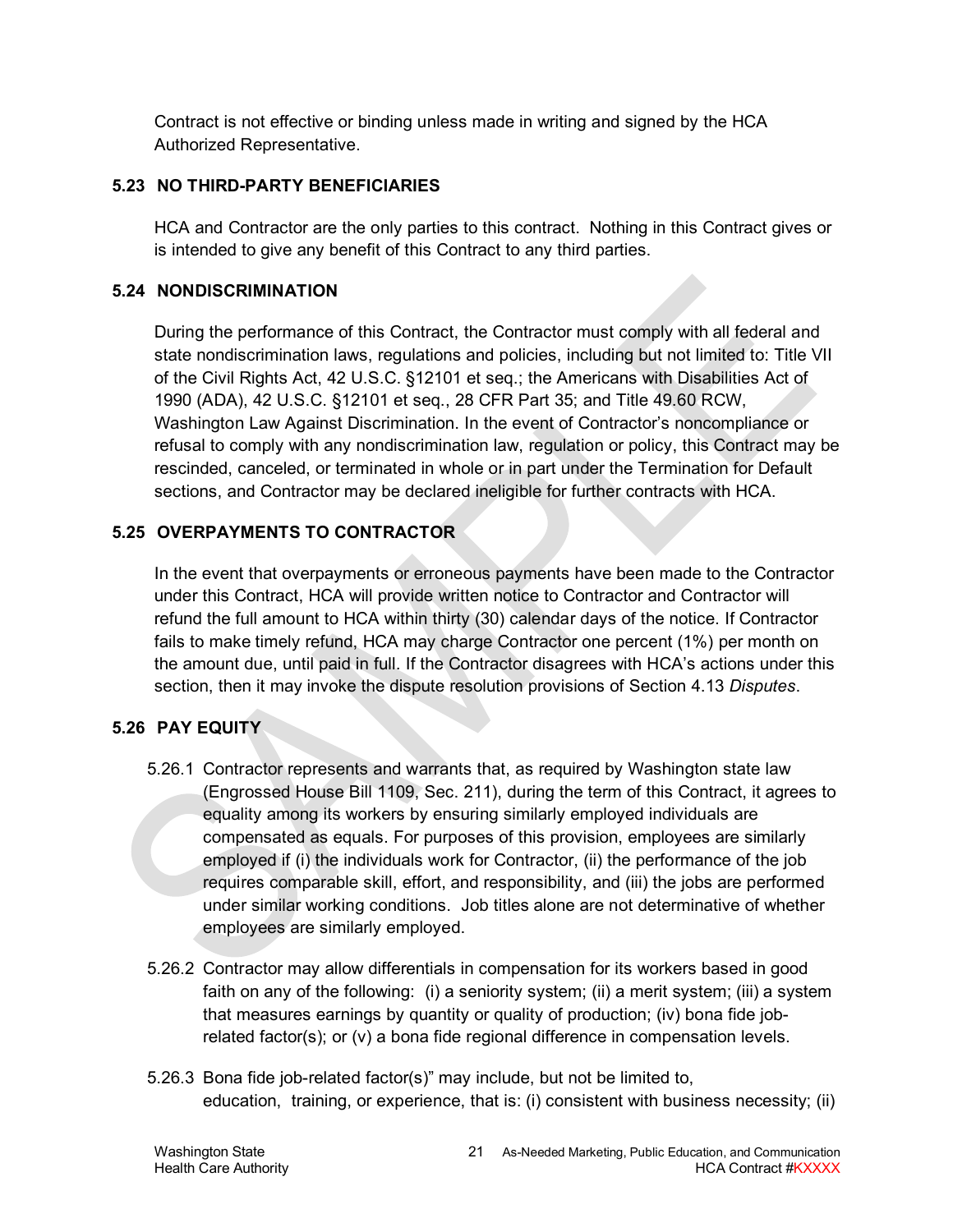not based on or derived from a gender-based differential; and (iii) accounts for the entire differential.

- 5.26.4 A "bona fide regional difference in compensation level" must be (i) consistent with business necessity; (ii) not based on or derived from a gender-based differential; and (iii) account for the entire differential.
- 5.26.5 Notwithstanding any provision to the contrary, upon breach of warranty and Contractor's failure to provide satisfactory evidence of compliance within thirty (30) Days of HCA's request for such evidence, HCA may suspend or terminate this Contract.

## <span id="page-21-0"></span>**5.27 PUBLICITY**

- 5.27.1 The award of this Contract to Contractor is not in any way an endorsement of Contractor or Contractor's Services by HCA and must not be so construed by Contractor in any advertising or other publicity materials.
- 5.27.2 Contractor agrees to submit to HCA, all advertising, sales promotion, and other publicity materials relating to this Contract or any Service furnished by Contractor in which HCA's name is mentioned, language is used, or Internet links are provided from which the connection of HCA's name with Contractor's Services may, in HCA's judgment, be inferred or implied. Contractor further agrees not to publish or use such advertising, marketing, sales promotion materials, publicity or the like through print, voice, the Web, and other communication media in existence or hereinafter developed without the express written consent of HCA prior to such use.

## <span id="page-21-1"></span>**5.28 RECORDS AND DOCUMENTS REVIEW**

- 5.28.1 The Contractor must maintain books, records, documents, magnetic media, receipts, invoices or other evidence relating to this Contract and the performance of the services rendered, along with accounting procedures and practices, all of which sufficiently and properly reflect all direct and indirect costs of any nature expended in the performance of this Contract. At no additional cost, these records, including materials generated under this Contract, are subject at all reasonable times to inspection, review, or audit by HCA, the Office of the State Auditor, and state and federal officials so authorized by law, rule, regulation, or agreement [See 42 USC 1396a(a)(27)(B); 42 USC 1396a(a)(37)(B); 42 USC 1396a(a)(42(A); 42 CFR 431, Subpart Q; and 42 CFR 447.202].
- 5.28.2 The Contractor must retain such records for a period of six (6) years after the date of final payment under this Contract.
- 5.28.3 If any litigation, claim or audit is started before the expiration of the six (6) year period, the records must be retained until all litigation, claims, or audit findings involving the records have been resolved.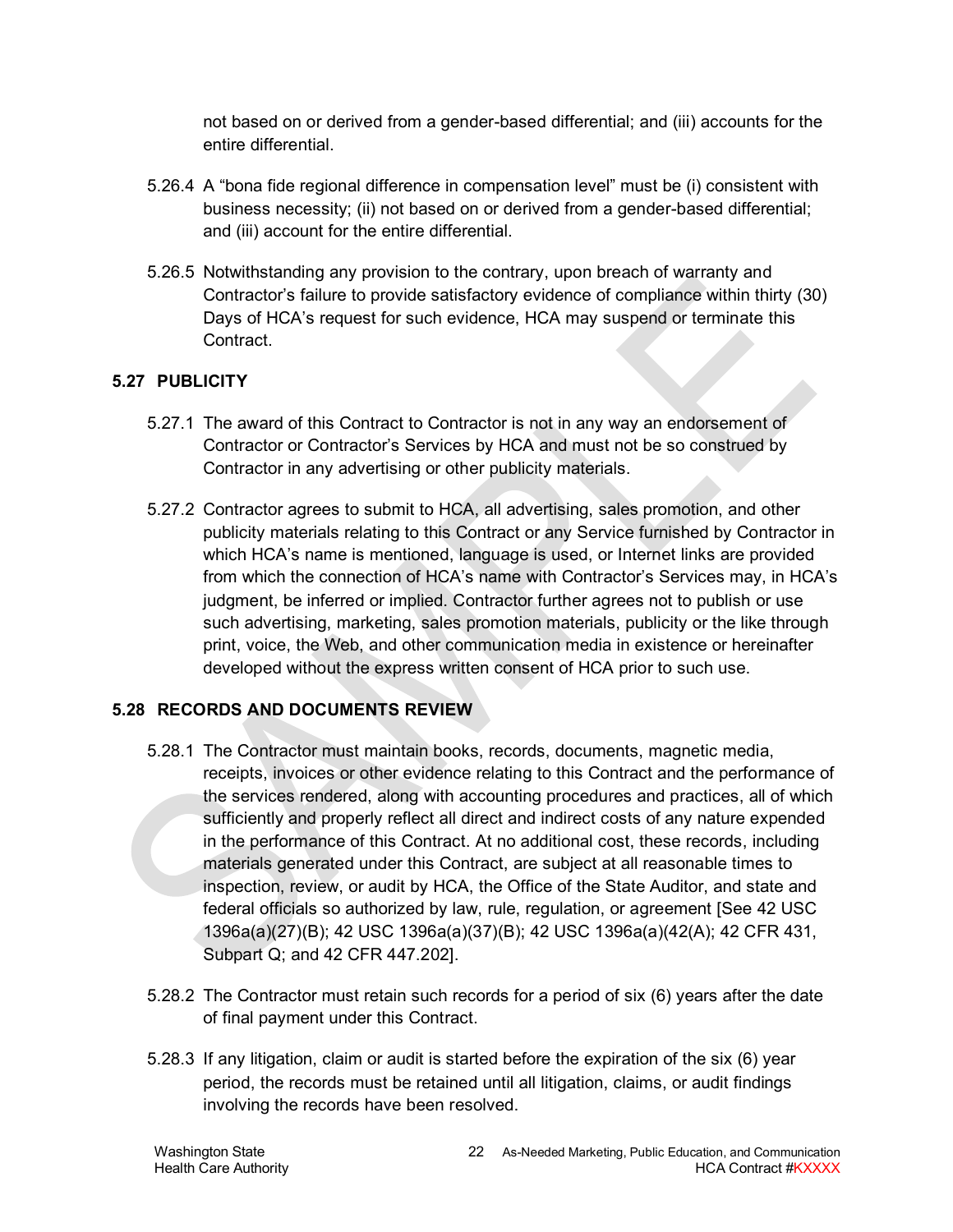#### <span id="page-22-0"></span>**5.29 REMEDIES NON-EXCLUSIVE**

The remedies provided in this Contract are not exclusive, but are in addition to all other remedies available under law.

#### <span id="page-22-1"></span>**5.30 RIGHT OF INSPECTION**

The Contractor must provide right of access to its facilities to HCA, or any of its officers, or to any other authorized agent or official of the state of Washington or the federal government, at all reasonable times, in order to monitor and evaluate performance, compliance, and/or quality assurance under this Contract.

#### <span id="page-22-2"></span>**5.31 RIGHTS IN DATA/OWNERSHIP**

- 5.31.1 HCA and Contractor agree that all data and work products (collectively "Work Product") produced pursuant to this Contract will be considered a *work for hire* under the U.S. Copyright Act, 17 U.S.C. §101 *et seq*, and will be owned by HCA. Contractor is hereby commissioned to create the Work Product. Work Product includes, but is not limited to, discoveries, formulae, ideas, improvements, inventions, methods, models, processes, techniques, findings, conclusions, recommendations, reports, designs, plans, diagrams, drawings, Software, databases, documents, pamphlets, advertisements, books, magazines, surveys, studies, computer programs, films, tapes, and/or sound reproductions, to the extent provided by law. Ownership includes the right to copyright, patent, register and the ability to transfer these rights and all information used to formulate such Work Product.
- 5.31.2 If for any reason the Work Product would not be considered a *work for hire* under applicable law, Contractor assigns and transfers to HCA, the entire right, title and interest in and to all rights in the Work Product and any registrations and copyright applications relating thereto and any renewals and extensions thereof.
- 5.31.3 Contractor will execute all documents and perform such other proper acts as HCA may deem necessary to secure for HCA the rights pursuant to this section.
- 5.31.4 Contractor will not use or in any manner disseminate any Work Product to any third party, or represent in any way Contractor ownership of any Work Product, without the prior written permission of HCA. Contractor will take all reasonable steps necessary to ensure that its agents, employees, or Subcontractors will not copy or disclose, transmit or perform any Work Product or any portion thereof, in any form, to any third party.
- 5.31.5 Material that is delivered under this Contract, but that does not originate therefrom ("Preexisting Material"), must be transferred to HCA with a nonexclusive, royaltyfree, irrevocable license to publish, translate, reproduce, deliver, perform, display, and dispose of such Preexisting Material, and to authorize others to do so.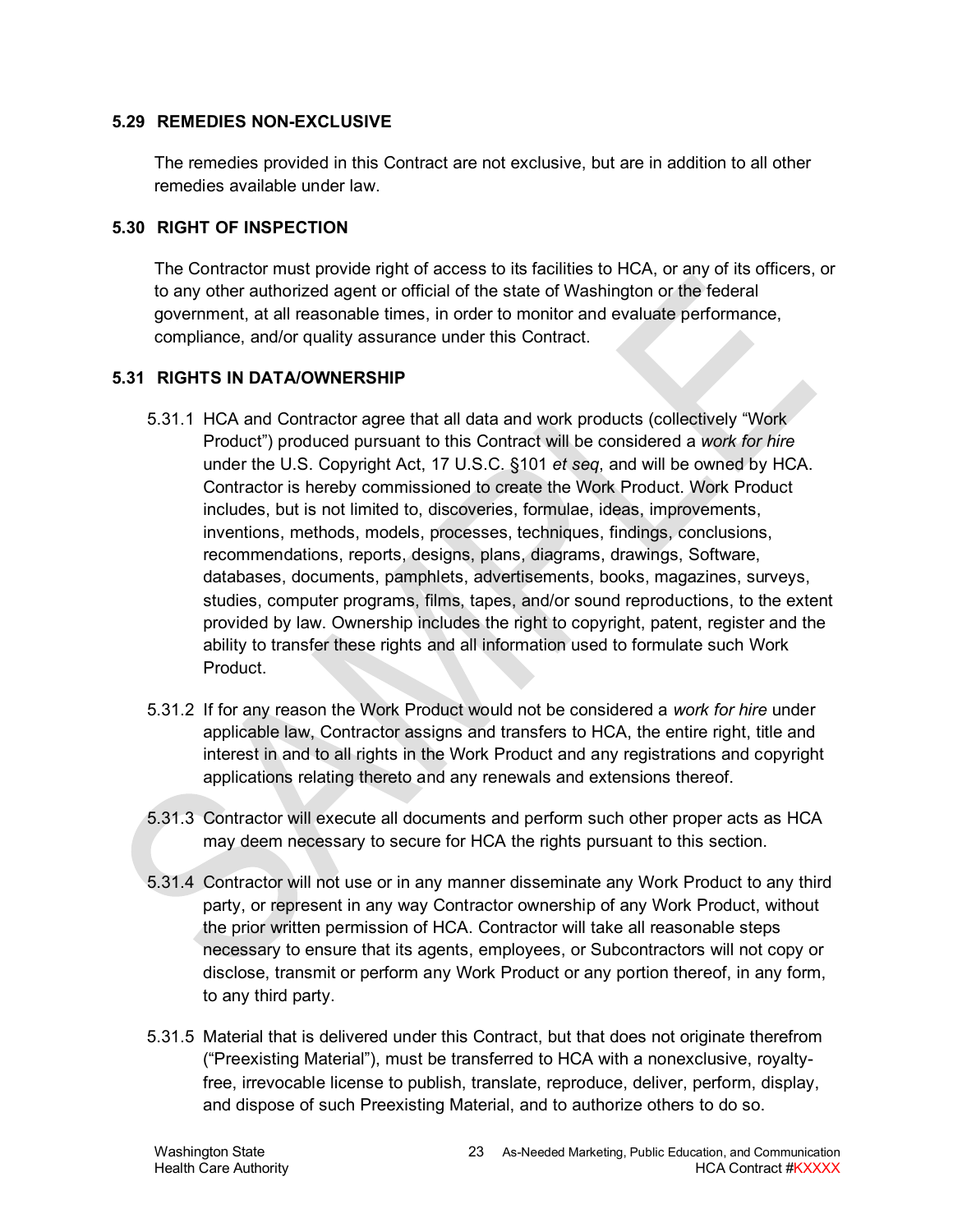Contractor agrees to obtain, at its own expense, express written consent of the copyright holder for the inclusion of Preexisting Material. HCA will have the right to modify or remove any restrictive markings placed upon the Preexisting Material by Contractor.

5.31.6 Contractor must identify all Preexisting Material when it is delivered under this Contract and must advise HCA of any and all known or potential infringements of publicity, privacy or of intellectual property affecting any Preexisting Material at the time of delivery of such Preexisting Material. Contractor must provide HCA with prompt written notice of each notice or claim of copyright infringement or infringement of other intellectual property right worldwide received by Contractor with respect to any Preexisting Material delivered under this Contract.

## <span id="page-23-0"></span>**5.32 RIGHTS OF STATE AND FEDERAL GOVERNMENTS**

In accordance with 45 C.F.R. 95.617, all appropriate state and federal agencies, including but not limited to the Centers for Medicare and Medicaid Services (CMS), will have a royalty-free, nonexclusive, and irrevocable license to reproduce, publish, translate, or otherwise use, and to authorize others to use for Federal Government purposes: (i) software, modifications, and documentation designed, developed or installed with Federal Financial Participation (FFP) under 45 CFR Part 95, subpart F; (ii) the Custom Software and modifications of the Custom Software, and associated Documentation designed, developed, or installed with FFP under this Contract; (iii) the copyright in any work developed under this Contract; and (iv) any rights of copyright to which Contractor purchases ownership under this Contract.

## <span id="page-23-1"></span>**5.33 SEVERABILITY**

If any provision of this Contract or the application thereof to any person(s) or circumstances is held invalid, such invalidity will not affect the other provisions or applications of this Contract that can be given effect without the invalid provision, and to this end the provisions or application of this Contract are declared severable.

## <span id="page-23-2"></span>**5.34 SITE SECURITY**

While on HCA premises, Contractor, its agents, employees, or Subcontractors must conform in all respects with physical, fire or other security policies or regulations. Failure to comply with these regulations may be grounds for revoking or suspending security access to these facilities. HCA reserves the right and authority to immediately revoke security access to Contractor staff for any real or threatened breach of this provision. Upon reassignment or termination of any Contractor staff, Contractor agrees to promptly notify HCA.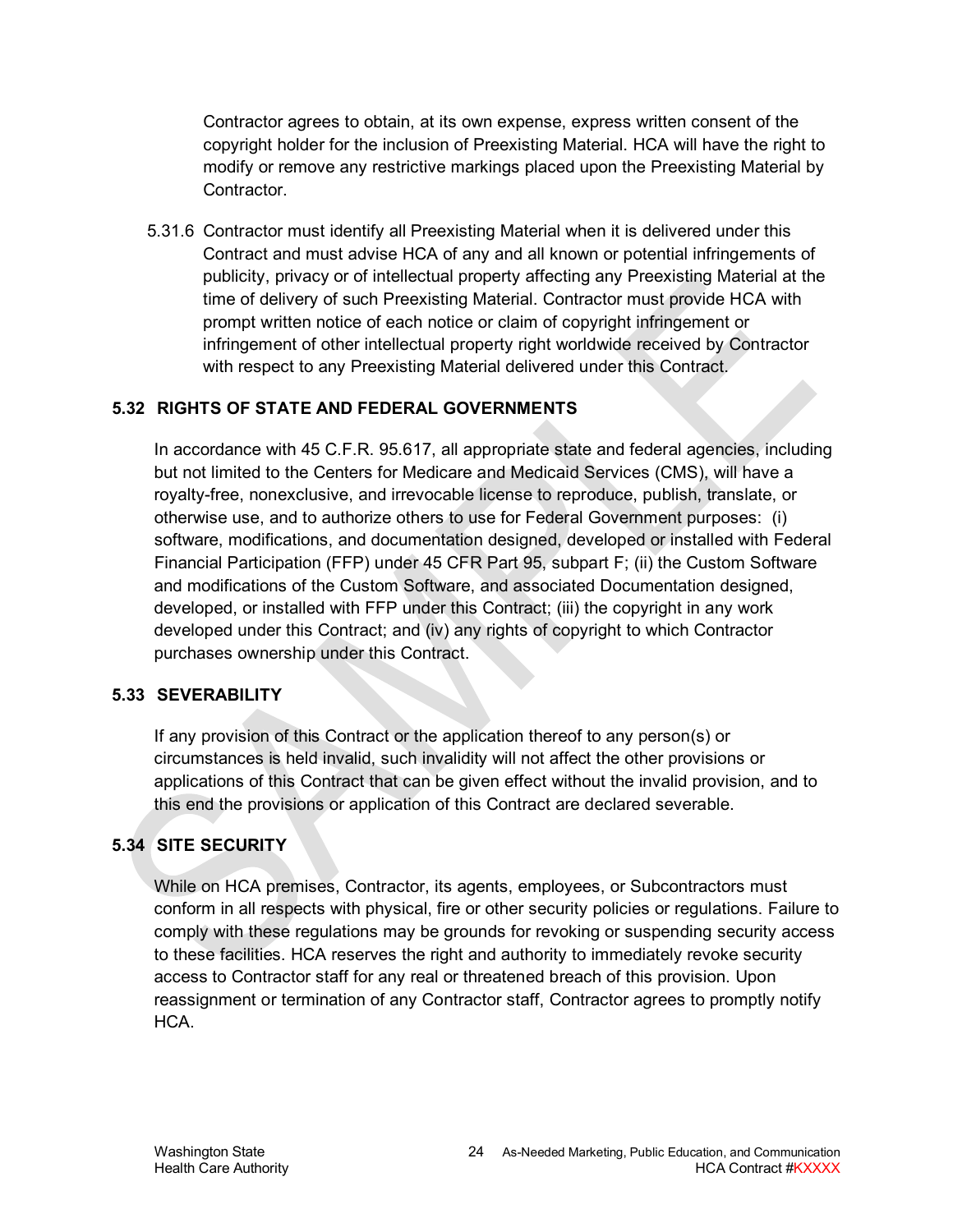#### <span id="page-24-0"></span>**5.35 SUBCONTRACTING**

- 5.35.1 Neither Contractor, nor any Subcontractors, may enter into subcontracts for any of the work contemplated under this Contract without prior written approval of HCA. HCA has sole discretion to determine whether or not to approve any such subcontract. In no event will the existence of the subcontract operate to release or reduce the liability of Contractor to HCA for any breach in the performance of Contractor's duties.
- 5.35.2 Contractor is responsible for ensuring that all terms, conditions, assurances and certifications set forth in this Contract are included in any subcontracts.
- 5.35.3 If at any time during the progress of the work HCA determines in its sole judgment that any Subcontractor is incompetent or undesirable, HCA will notify Contractor, and Contractor must take immediate steps to terminate the Subcontractor's involvement in the work.
- 5.35.4 The rejection or approval by the HCA of any Subcontractor or the termination of a Subcontractor will not relieve Contractor of any of its responsibilities under the Contract, nor be the basis for additional charges to HCA.
- 5.35.5 HCA has no contractual obligations to any Subcontractor or vendor under contract to the Contractor. Contractor is fully responsible for all contractual obligations, financial or otherwise, to its Subcontractors.

#### <span id="page-24-1"></span>**5.36 SURVIVAL**

The terms and conditions contained in this Contract that, by their sense and context, are intended to survive the completion, cancellation, termination, or expiration of the Contract will survive. In addition, the terms of the sections titled *Confidential Information Protection, Confidential Information Breach – Required Notification, Contractor's Proprietary Information, Disputes, Overpayments to Contractor, Publicity, Records and Documents Review, Rights in Data/Ownership, and Rights of State and Federal Governments* will survive the termination of this Contract. The right of HCA to recover any overpayments will also survive the termination of this Contract.

#### <span id="page-24-2"></span>**5.37 TAXES**

HCA will pay sales or use taxes, if any, imposed on the services acquired hereunder. Contractor must pay all other taxes including, but not limited to, Washington Business and Occupation Tax, other taxes based on Contractor's income or gross receipts, or personal property taxes levied or assessed on Contractor's personal property. HCA, as an agency of Washington State government, is exempt from property tax.

Contractor must complete registration with the Washington State Department of Revenue and be responsible for payment of all taxes due on payments made under this Contract.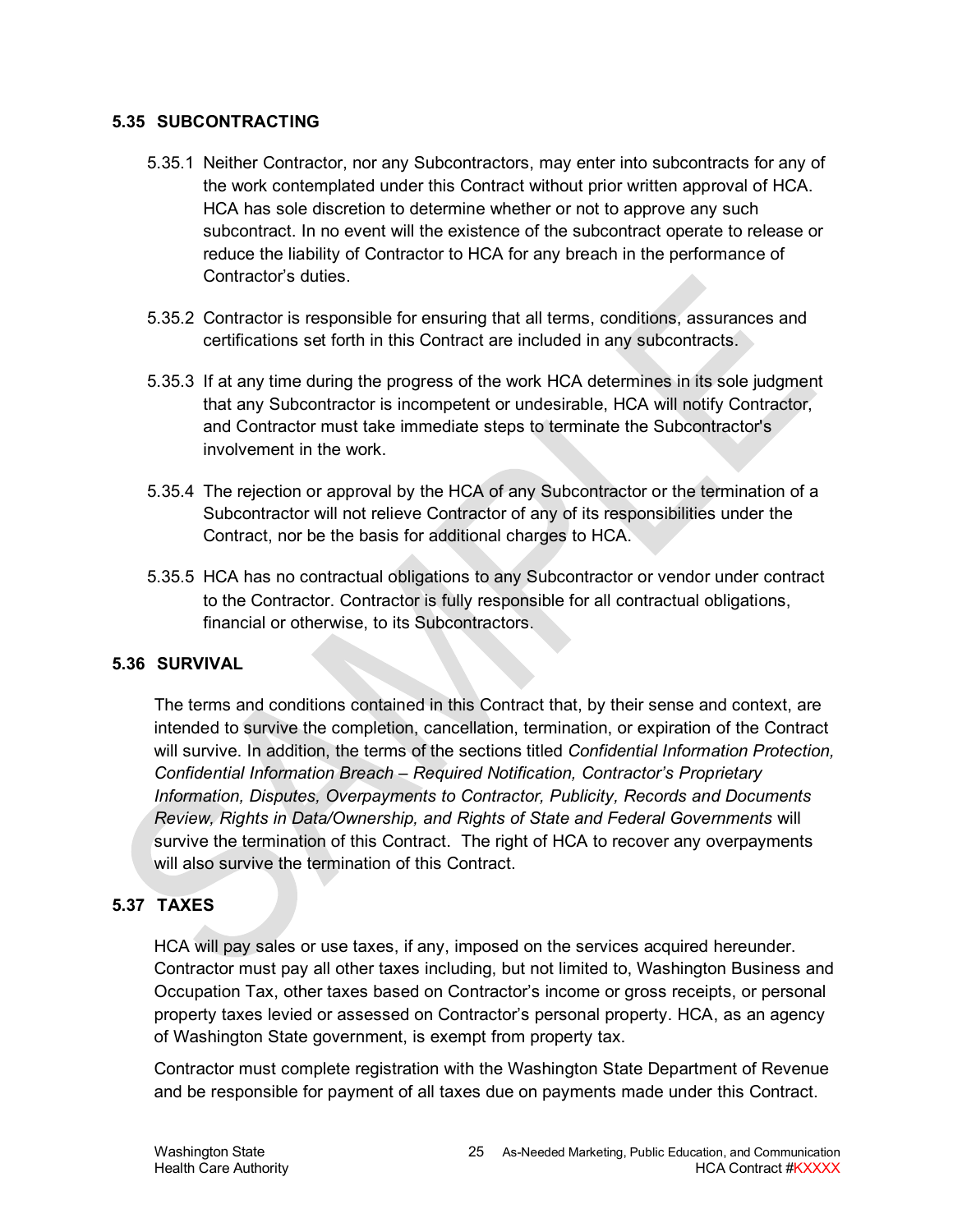#### <span id="page-25-0"></span>**5.38 TERMINATION**

#### 5.38.1 TERMINATION FOR DEFAULT

In the event HCA determines that Contractor has failed to comply with the terms and conditions of this Contract, HCA has the right to suspend or terminate this Contract. HCA will notify Contractor in writing of the need to take corrective action. If corrective action is not taken within five (5) Business Days, or other time period agreed to in writing by both parties, the Contract may be terminated. HCA reserves the right to suspend all or part of the Contract, withhold further payments, or prohibit Contractor from incurring additional obligations of funds during investigation of the alleged compliance breach and pending corrective action by Contractor or a decision by HCA to terminate the Contract.

In the event of termination for default, Contractor will be liable for damages as authorized by law including, but not limited to, any cost difference between the original Contract and the replacement or cover Contract and all administrative costs directly related to the replacement Contract, e.g., cost of the competitive bidding, mailing, advertising, and staff time.

If it is determined that Contractor: (i) was not in default, or (ii) its failure to perform was outside of its control, fault or negligence, the termination will be deemed a "Termination for Convenience."

#### 5.38.2 TERMINATION FOR CONVENIENCE

When, at HCA's sole discretion, it is in the best interest of the State, HCA may terminate this Contract in whole or in part by providing ten (10) calendar days' written notice. If this Contract is so terminated, HCA will be liable only for payment in accordance with the terms of this Contract for services rendered prior to the effective date of termination. No penalty will accrue to HCA in the event the termination option in this section is exercised.

## <span id="page-25-1"></span>5.38.3 TERMINATION FOR NONALLOCATION OF FUNDS

If funds are not allocated to continue this Contract in any future period, HCA may immediately terminate this Contract by providing written notice to the Contractor. The termination will be effective on the date specified in the termination notice. HCA will be liable only for payment in accordance with the terms of this Contract for services rendered prior to the effective date of termination. HCA agrees to notify Contractor of such nonallocation at the earliest possible time. No penalty will accrue to HCA in the event the termination option in this section is exercised.

#### 5.38.4 TERMINATION FOR WITHDRAWAL OF AUTHORITY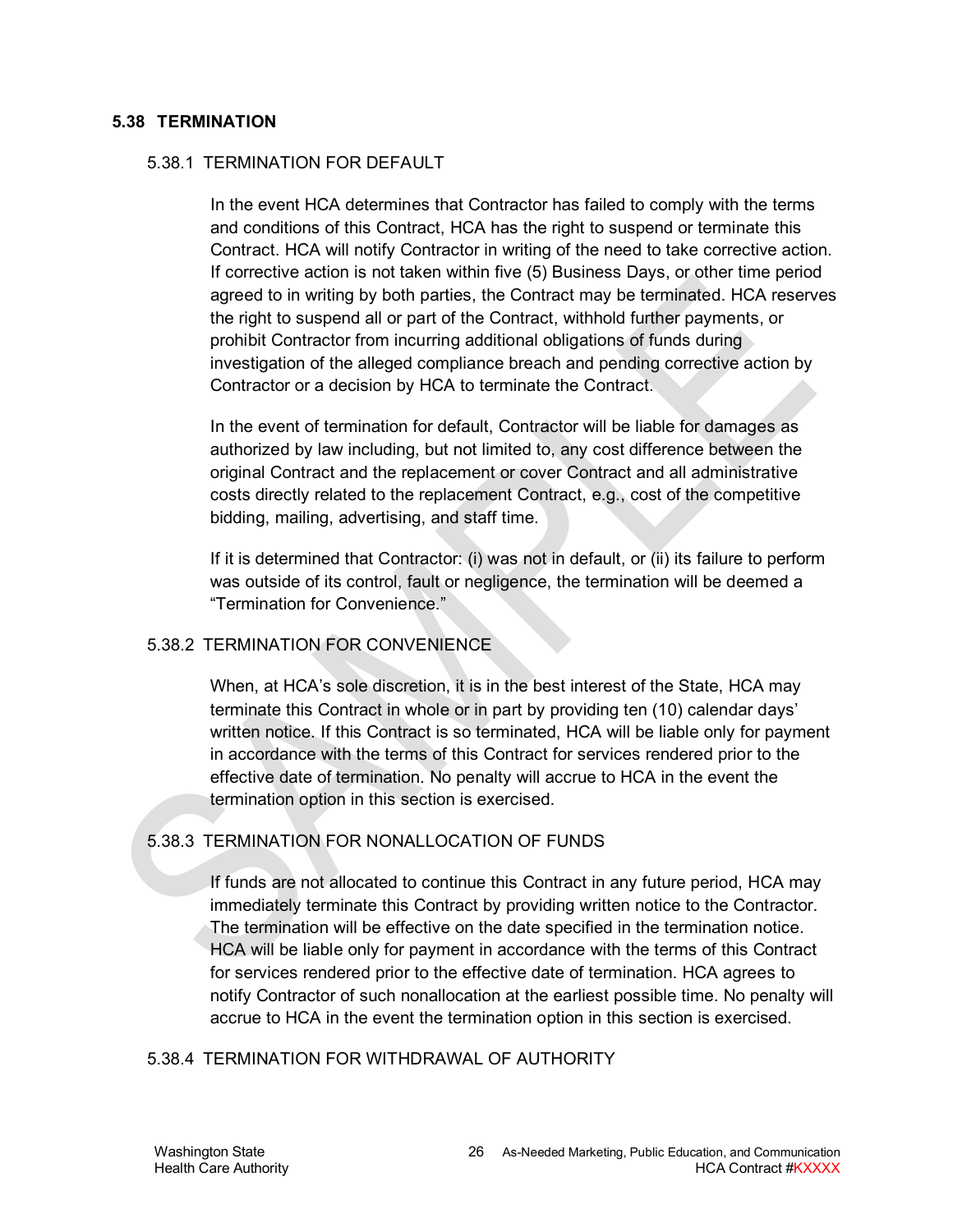In the event that the authority of HCA to perform any of its duties is withdrawn, reduced, or limited in any way after the commencement of this Contract and prior to normal completion, HCA may immediately terminate this Contract by providing written notice to the Contractor. The termination will be effective on the date specified in the termination notice. HCA will be liable only for payment in accordance with the terms of this Contract for services rendered prior to the effective date of termination. HCA agrees to notify Contractor of such withdrawal of authority at the earliest possible time. No penalty will accrue to HCA in the event the termination option in this section is exercised.

#### 5.38.5 TERMINATION FOR CONFLICT OF INTEREST

HCA may terminate this Contract by written notice to the Contractor if HCA determines, after due notice and examination, that there is a violation of the Ethics in Public Service Act, Chapter 42.52 RCW, or any other laws regarding ethics in public acquisitions and procurement and performance of contracts. In the event this Contract is so terminated, HCA will be entitled to pursue the same remedies against the Contractor as it could pursue in the event Contractor breaches the contract.

#### <span id="page-26-0"></span>**5.39 TERMINATION PROCEDURES**

- 5.39.1 Upon termination of this Contract, HCA, in addition to any other rights provided in this Contract, may require Contractor to deliver to HCA any property specifically produced or acquired for the performance of such part of this Contract as has been terminated.
- 5.39.2 HCA will pay Contractor the agreed-upon price, if separately stated, for completed work and services accepted by HCA and the amount agreed upon by the Contractor and HCA for (i) completed work and services for which no separate price is stated; (ii) partially completed work and services; (iii) other property or services that are accepted by HCA; and (iv) the protection and preservation of property, unless the termination is for default, in which case HCA will determine the extent of the liability. Failure to agree with such determination will be a dispute within the meaning of Section [4.13](#page-16-2) *Disputes*. HCA may withhold from any amounts due the Contractor such sum as HCA determines to be necessary to protect HCA against potential loss or liability.
- 5.39.3 After receipt of notice of termination, and except as otherwise directed by HCA, Contractor must: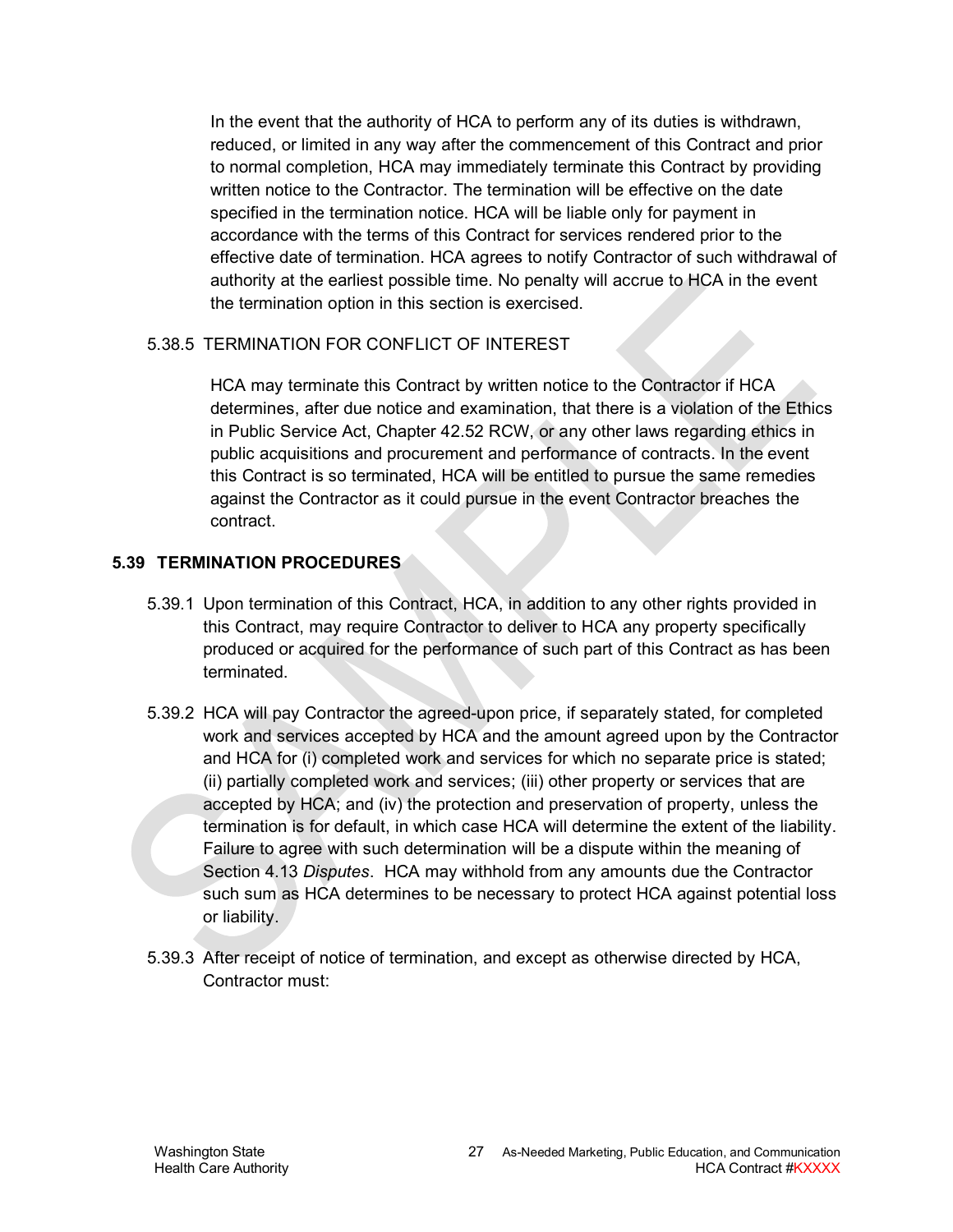- 5.39.3.1 Stop work under the Contract on the date of, and to the extent specified in, the notice;
- 5.39.3.2 Place no further orders or subcontracts for materials, services, or facilities except as may be necessary for completion of such portion of the work under the Contract that is not terminated;
- 5.39.3.3 Assign to HCA, in the manner, at the times, and to the extent directed by HCA, all the rights, title, and interest of the Contractor under the orders and subcontracts so terminated; in which case HCA has the right, at its discretion, to settle or pay any or all claims arising out of the termination of such orders and subcontracts;
- 5.39.3.4 Settle all outstanding liabilities and all claims arising out of such termination of orders and subcontracts, with the approval or ratification of HCA to the extent HCA may require, which approval or ratification will be final for all the purposes of this clause;
- 5.39.3.5 Transfer title to and deliver as directed by HCA any property required to be furnished to HCA;
- 5.39.3.6 Complete performance of any part of the work that was not terminated by HCA; and
- 5.39.3.7 Take such action as may be necessary, or as HCA may direct, for the protection and preservation of the records related to this Contract that are in the possession of the Contractor and in which HCA has or may acquire an interest.

## <span id="page-27-0"></span>**5.40 WAIVER**

Waiver of any breach of any term or condition of this Contract will not be deemed a waiver of any prior or subsequent breach or default. No term or condition of this Contract will be held to be waived, modified, or deleted except by a written instrument signed by the parties. Only the HCA Authorized Representative has the authority to waive any term or condition of this Contract on behalf of HCA.

## <span id="page-27-1"></span>**5.41 WARRANTIES**

- 5.41.1 Contractor represents and warrants that it will perform all services pursuant to this Contract in a professional manner and with high quality and will immediately reperform any services that are not in compliance with this representation and warranty at no cost to HCA.
- 5.41.2 Contractor represents and warrants that it will comply with all applicable local, State, and federal licensing, accreditation and registration requirements and standards necessary in the performance of the Services.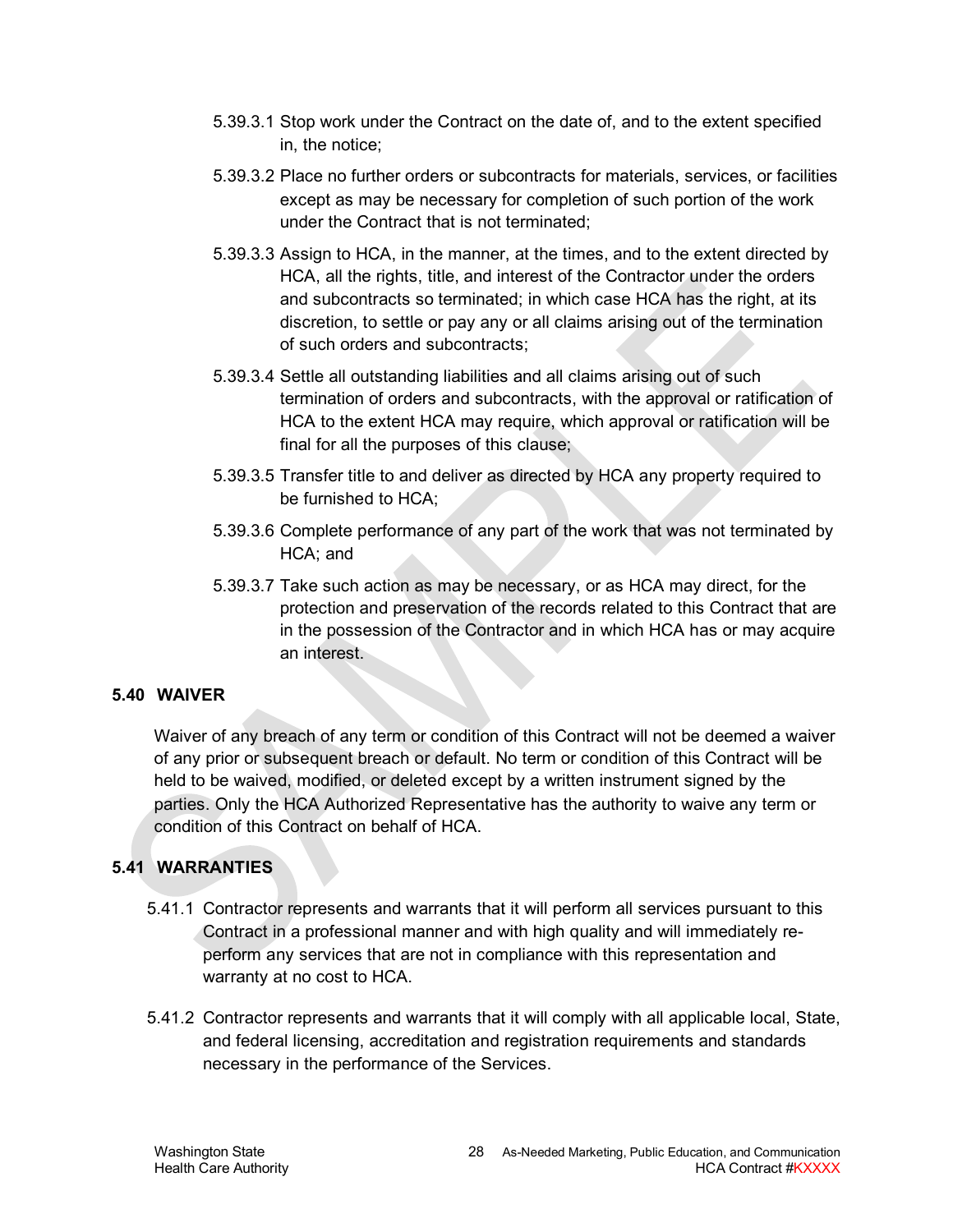- 5.41.3 EXECUTIVE ORDER 18-03 WORKERS' RIGHTS (MANDATORY INDIVIDUAL ARBITRATION). Contractor represents and warrants, as previously certified in Contractor's bid submission, that Contractor does NOT require its employees, as a condition of employment, to sign or agree to mandatory individual arbitration clauses or class or collective action waivers. Contractor further represents and warrants that, during the term of this Contract, Contractor shall not, as a condition of employment, require its employees to sign or agree to mandatory individual arbitration clauses or class or collective action waivers. *(NOTE: use based on Contractor's response to solicitation)*
- 5.41.4 Any written commitment by Contractor within the scope of this Contract will be binding upon Contractor. Failure of Contractor to fulfill such a commitment may constitute breach and will render Contractor liable for damages under the terms of this Contract. For purposes of this section, a commitment by Contractor includes: (i) Prices, discounts, and options committed to remain in force over a specified period of time; and (ii) any warranty or representation made by Contractor to HCA or contained in any Contractor publications, or descriptions of services in written or other communication medium, used to influence HCA to enter into this Contract.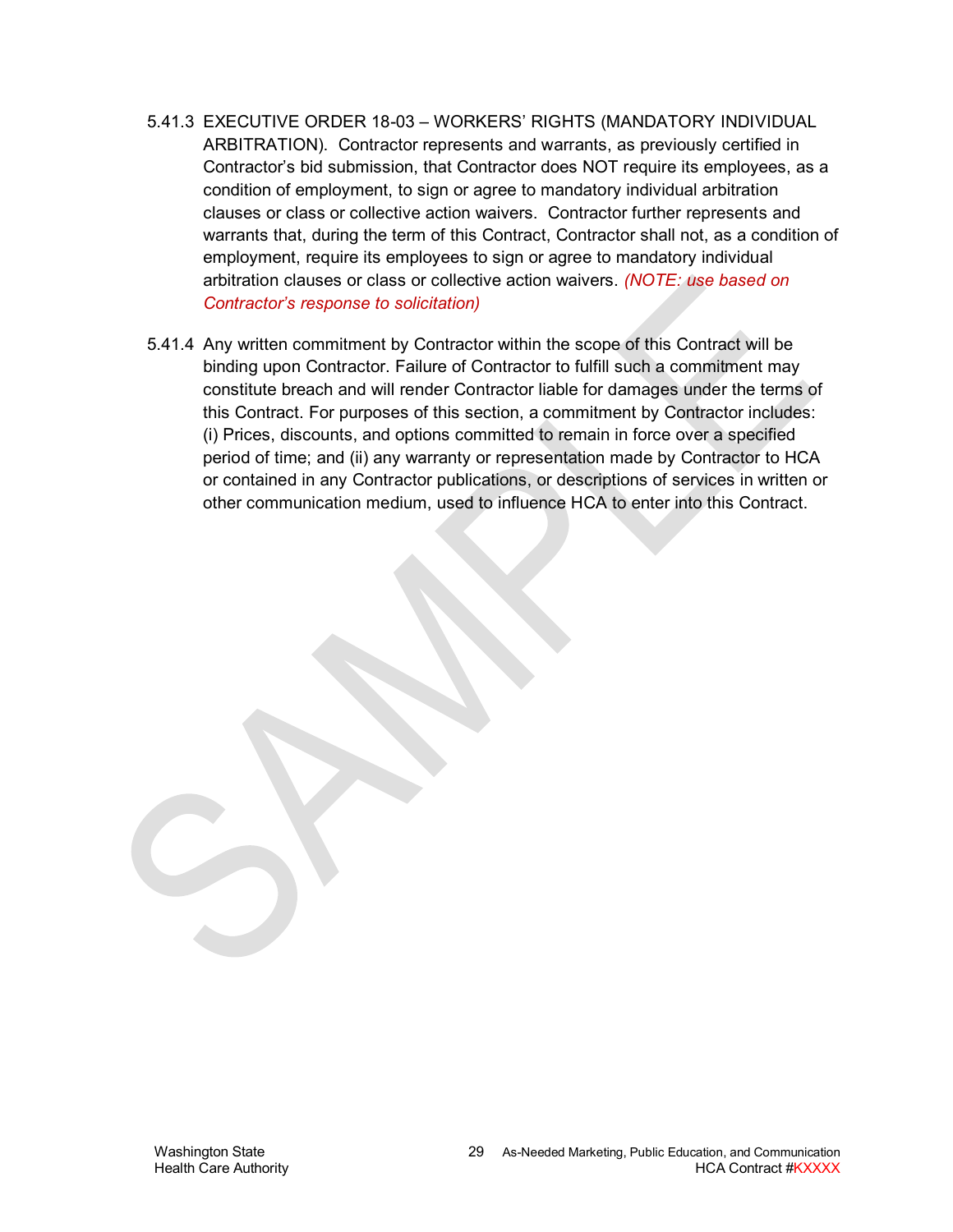## **Schedule A Statement of Work**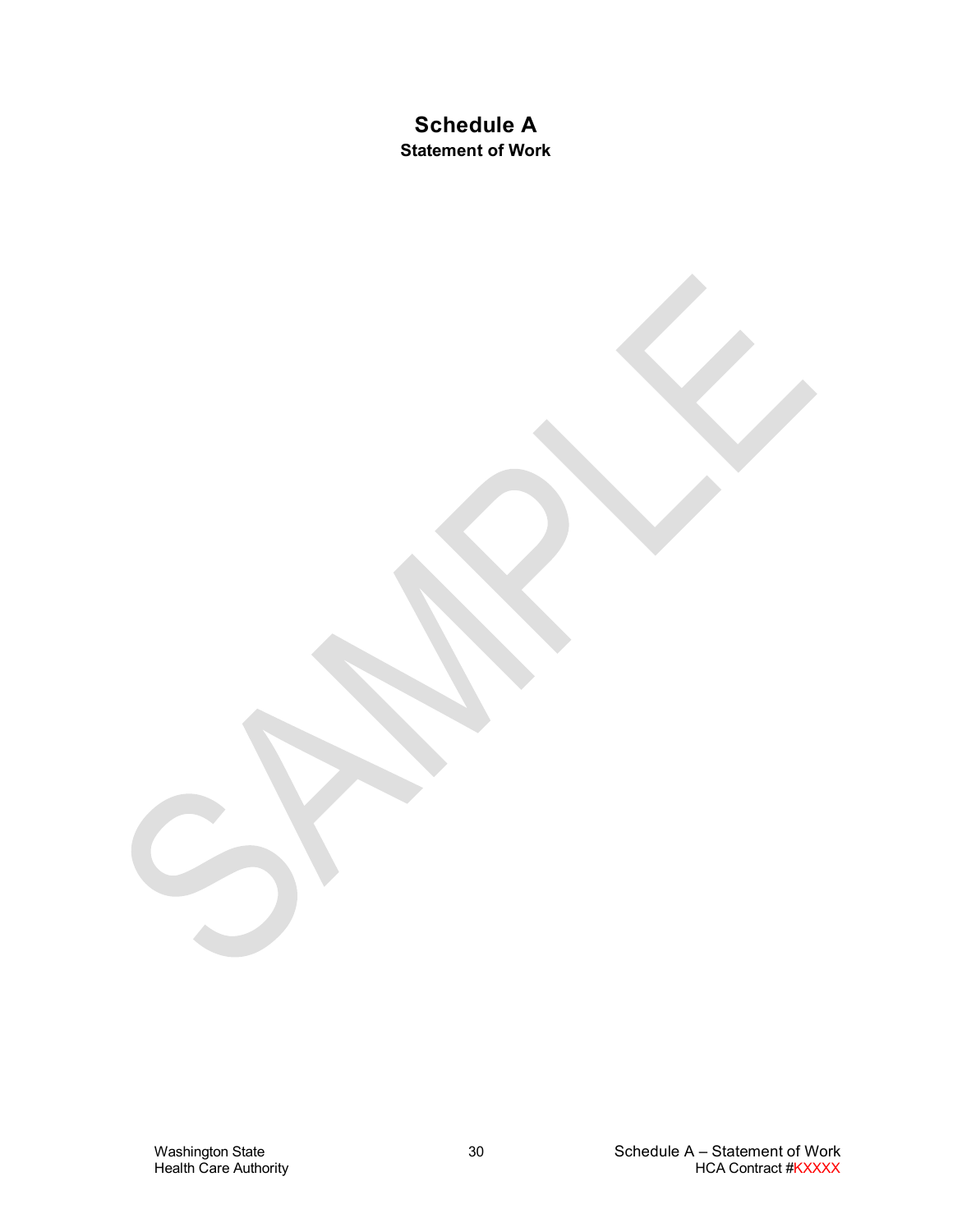# **Attachment 1**

## **Confidential Information Security Requirements**

#### **1. Definitions**

In addition to the definitions set out in Section [2](#page-4-2) of this Contract  $K$  for Services, the definitions below apply to this Attachment.

- a. "Hardened Password" means a string of characters containing at least three of the following character classes: upper case letters; lower case letters; numerals; and special characters, such as an asterisk, ampersand or exclamation point.
	- i. Passwords for external authentication must be a minimum of 10 characters long.
	- ii. Passwords for internal authentication must be a minimum of 8 characters long.
	- iii. Passwords used for system service or service accounts must be a minimum of 20 characters long.
- b. "Portable/Removable Media" means any Data storage device that can be detached or removed from a computer and transported, including but not limited to: optical media (e.g. CDs, DVDs); USB drives; or flash media (e.g. CompactFlash, SD, MMC).
- c. "Portable/Removable Devices" means any small computing device that can be transported, including but not limited to: handhelds/PDAs/Smartphones; Ultramobile PC's, flash memory devices (e.g. USB flash drives, personal media players); and laptops/notebook/tablet computers. If used to store Confidential Information, devices should be Federal Information Processing Standards (FIPS) Level 2 compliant.
- d. "Secured Area" means an area to which only Authorized Users have access. Secured Areas may include buildings, rooms, or locked storage containers (such as a filing cabinet) within a room, as long as access to the Confidential Information is not available to unauthorized personnel.
- e. "Transmitting" means the transferring of data electronically, such as via email, SFTP, webservices, AWS Snowball, etc.
- f. "Trusted System(s)" means the following methods of physical delivery: (1) hand-delivery by a person authorized to have access to the Confidential Information with written acknowledgement of receipt; (2) United States Postal Service ("USPS") first class mail, or USPS delivery services that include Tracking, such as Certified Mail, Express Mail or Registered Mail; (3) commercial delivery services (e.g. FedEx, UPS, DHL) which offer tracking and receipt confirmation; and (4) the Washington State Campus mail system. For electronic transmission, the Washington State Governmental Network (SGN) is a Trusted System for communications within that Network.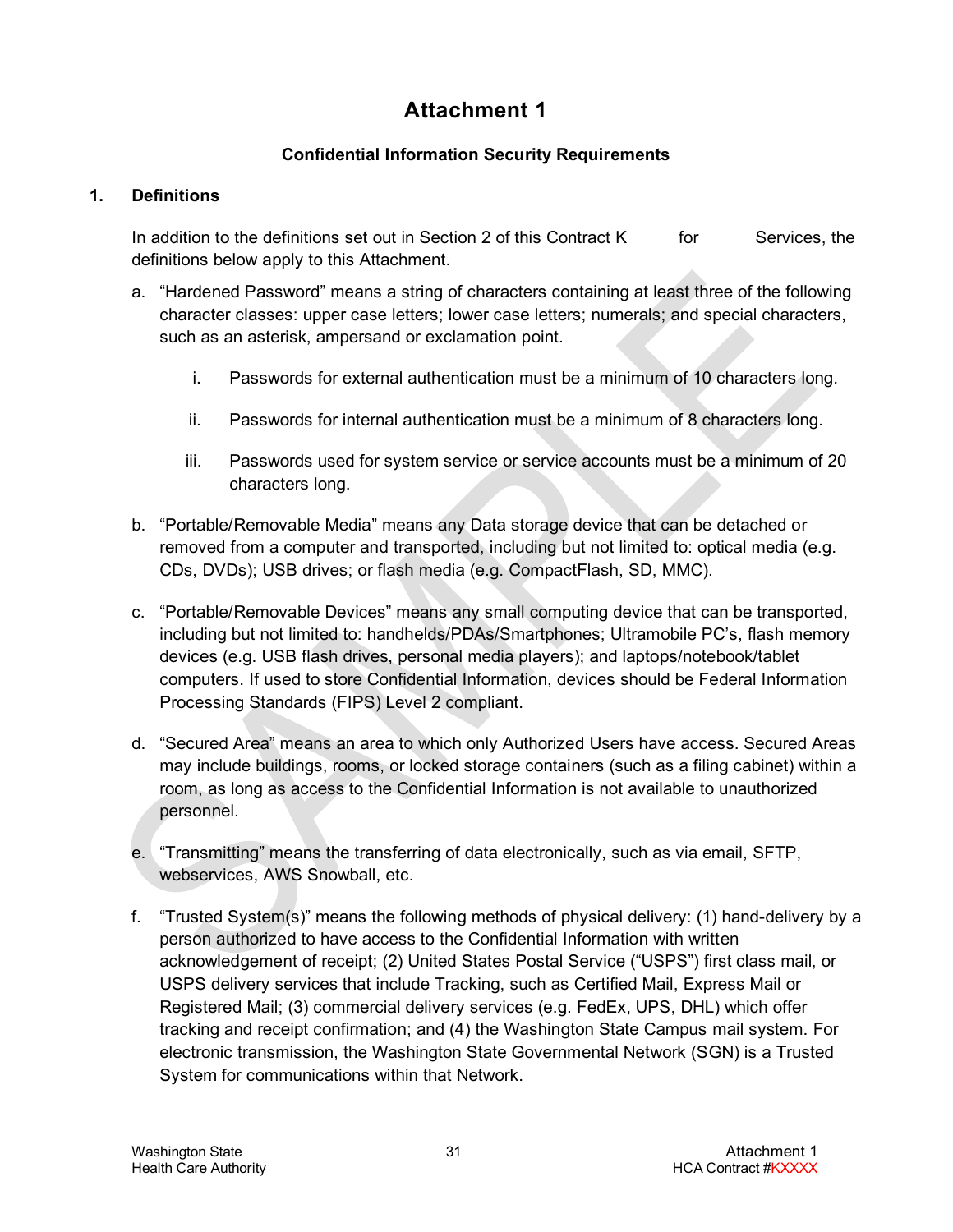g. "Unique User ID" means a string of characters that identifies a specific user and which, in conjunction with a password, passphrase, or other mechanism, authenticates a user to an information system.

## **2. Confidential Information Transmitting**

- a. When transmitting HCA's Confidential Information electronically, including via email, the Data must be encrypted using NIST 800-series approved algorithms [\(http://csrc.nist.gov/publications/PubsSPs.html\)](http://csrc.nist.gov/publications/PubsSPs.html). This includes transmission over the public internet.
- b. When transmitting HCA's Confidential Information via paper documents, the Receiving Party must use a Trusted System.

## <span id="page-31-0"></span>**3. Protection of Confidential Information**

The Contractor agrees to store Confidential Information as described:

- a. Data at Rest:
	- i. Data will be encrypted with NIST 800-series approved algorithms. Encryption keys will be stored and protected independently of the data. Access to the Data will be restricted to Authorized Users through the use of access control lists, a Unique User ID, and a Hardened Password, or other authentication mechanisms which provide equal or greater security, such as biometrics or smart cards. Systems which contain or provide access to Confidential Information must be located in an area that is accessible only to authorized personnel, with access controlled through use of a key, card key, combination lock, or comparable mechanism.
	- ii. Data stored on Portable/Removable Media or Devices:
		- Confidential Information provided by HCA on Removable Media will be encrypted with NIST 800-series approved algorithms. Encryption keys will be stored and protected independently of the Data.
		- HCA's data must not be stored by the Receiving Party on Portable Devices or Media unless specifically authorized within the Data Share Agreement. If so authorized, the Receiving Party must protect the Data by:
			- 1. Encrypting with NIST 800-series approved algorithms. Encryption keys will be stored and protected independently of the data;
			- 2. Control access to the devices with a Unique User ID and Hardened Password or stronger authentication method such as a physical token or biometrics;
			- 3. Keeping devices in locked storage when not in use;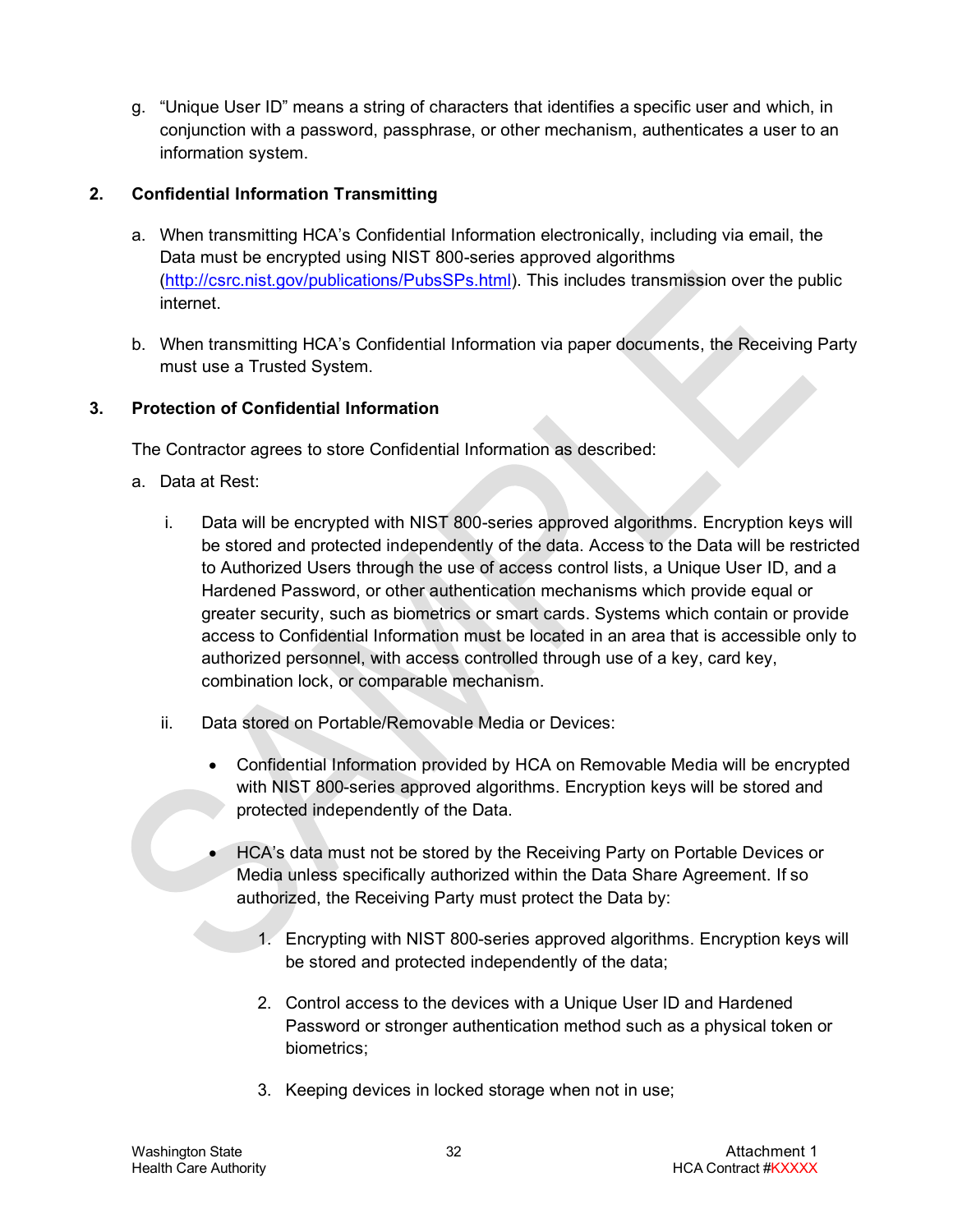- 4. Using check-in/check-out procedures when devices are shared;
- 5. Maintain an inventory of devices; and
- 6. Ensure that when being transported outside of a Secured Area, all devices with Data are under the physical control of an Authorized User.
- b. Paper documents. Any paper records containing Confidential Information must be protected by storing the records in a Secured Area that is accessible only to authorized personnel. When not in use, such records must be stored in a locked container, such as a file cabinet, locking drawer, or safe, to which only authorized persons have access.

## **4. Confidential Information Segregation**

HCA Confidential Information received under this Contract must be segregated or otherwise distinguishable from non-HCA data. This is to ensure that when no longer needed by the Contractor, all HCA Confidential Information can be identified for return or destruction. It also aids in determining whether HCA Confidential Information has or may have been compromised in the event of a security Breach.

- a. The HCA Confidential Information must be kept in one of the following ways:
	- i. on media (e.g. hard disk, optical disc, tape, etc.) which will contain only HCA Data; or
	- ii. in a logical container on electronic media, such as a partition or folder dedicated to HCA's Data; or
	- iii. in a database that will contain only HCA Data; or
	- iv. within a database and will be distinguishable from non-HCA Data by the value of a specific field or fields within database records; or
	- v. when stored as physical paper documents, physically segregated from non-HCA Data in a drawer, folder, or other container.
- b. When it is not feasible or practical to segregate HCA Confidential Information from non-HCA data, then both the HCA Confidential Information and the non-HCA data with which it is commingled must be protected as described in this Attachment.

## **5. Confidential Information Shared with Subcontractors**

If HCA Confidential Information provided under this Contract is to be shared with a Subcontractor, the contract with the Subcontractor must include all of the Confidential Information Security Requirements.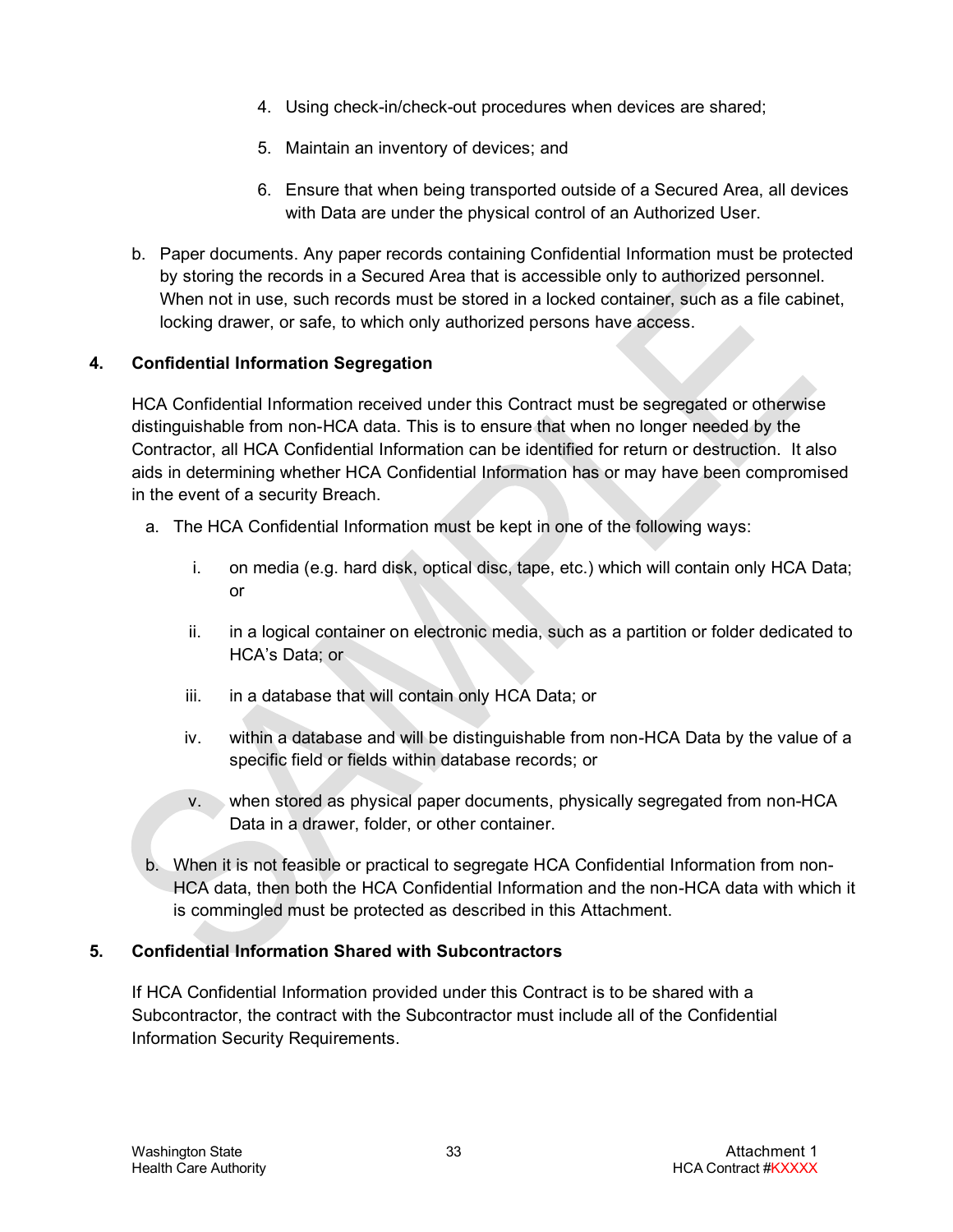#### **6. Confidential Information Disposition**

When the Confidential Information is no longer needed, except as noted below, the Confidential Information must be returned to HCA or destroyed. Media are to be destroyed using a method documented within NIST 800-88 [\(http://csrc.nist.gov/publications/PubsSPs.html\)](http://csrc.nist.gov/publications/PubsSPs.html).

a. For HCA's Confidential Information stored on network disks, deleting unneeded Confidential Information is sufficient as long as the disks remain in a Secured Area and otherwise meet the requirements listed in Section [3,](#page-31-0) above. Destruction of the Confidential Information as outlined in this section of this Attachment may be deferred until the disks are retired, replaced, or otherwise taken out of the Secured Area.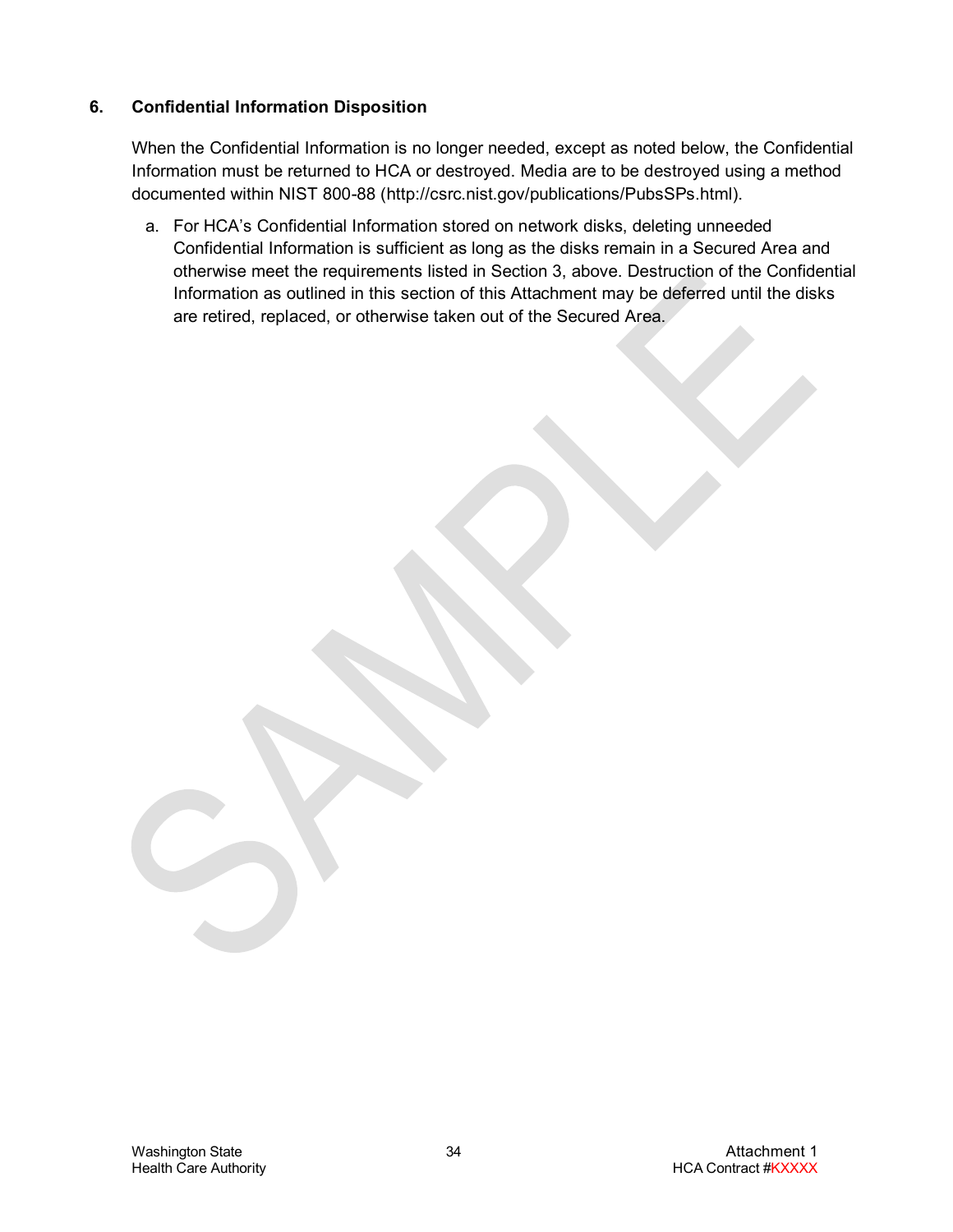Attachment 2 – Sample Work Order

| Washington State<br>Health Care Authority                                                                                                                                                                                                                                                                                                                                                                                                                                         | <b>WORK ORDER</b>          |                             | <b>HCA Contract Number:</b><br>Work Order: |                                   |             |  |
|-----------------------------------------------------------------------------------------------------------------------------------------------------------------------------------------------------------------------------------------------------------------------------------------------------------------------------------------------------------------------------------------------------------------------------------------------------------------------------------|----------------------------|-----------------------------|--------------------------------------------|-----------------------------------|-------------|--|
| THIS WORK ORDER is made between the Washington State Health Care Authority, hereinafter referred to as "HCA," and<br>the party whose name appears below, hereinafter referred to as the "Contractor."                                                                                                                                                                                                                                                                             |                            |                             |                                            |                                   |             |  |
| <b>CONTRACTOR NAME</b>                                                                                                                                                                                                                                                                                                                                                                                                                                                            |                            |                             |                                            |                                   |             |  |
| <b>HCA PROGRAM TITLE</b>                                                                                                                                                                                                                                                                                                                                                                                                                                                          |                            | <b>HCA DIVISION/SECTION</b> |                                            |                                   |             |  |
| HCA CONTACT NAME AND TITLE                                                                                                                                                                                                                                                                                                                                                                                                                                                        |                            | <b>HCA CONTACT ADDRESS</b>  |                                            |                                   |             |  |
| HCA CONTACT TELEPHONE                                                                                                                                                                                                                                                                                                                                                                                                                                                             |                            |                             |                                            | <b>HCA CONTACT E-MAIL ADDRESS</b> |             |  |
| <b>WORK ORDER START DATE</b>                                                                                                                                                                                                                                                                                                                                                                                                                                                      | <b>WORK ORDER END DATE</b> |                             |                                            | <b>CONTRACT END DATE</b>          |             |  |
| <b>WORK ORDER AMOUNT</b>                                                                                                                                                                                                                                                                                                                                                                                                                                                          |                            |                             |                                            |                                   |             |  |
| <b>WORK ORDER PURPOSE:</b>                                                                                                                                                                                                                                                                                                                                                                                                                                                        |                            |                             |                                            |                                   |             |  |
| ATTACHMENTS/EXHIBITS. When the box below is marked with an X, the following Exhibits/Attachments are attached<br>and are incorporated into this Work Order by reference:<br>Exhibit(s) (specify):<br>Attachment(s) (specify):<br>Schedule(s) (specify):<br>No Exhibit/Attachment<br>This Work Order, including all Exhibits and other documents incorporated by reference, contains all of the terms and                                                                          |                            |                             |                                            |                                   |             |  |
| conditions agreed upon by the parties as changes to the original Contract. No other understandings or representations,<br>oral or otherwise, regarding the subject matter of this Work Order shall be deemed to exist or bind the parties. All other<br>terms and conditions of the original Contract remain in full force and effect. The parties signing below warrant that they<br>have read and understand this Work Order, and have authority to enter into this Work Order. |                            |                             |                                            |                                   |             |  |
| <b>CONTRACTOR SIGNATURE</b>                                                                                                                                                                                                                                                                                                                                                                                                                                                       |                            | PRINTED NAME AND TITLE      |                                            |                                   | DATE SIGNED |  |
| <b>HCA SIGNATURE</b>                                                                                                                                                                                                                                                                                                                                                                                                                                                              |                            | PRINTED NAME AND TITLE      |                                            |                                   | DATE SIGNED |  |
|                                                                                                                                                                                                                                                                                                                                                                                                                                                                                   |                            |                             |                                            |                                   |             |  |